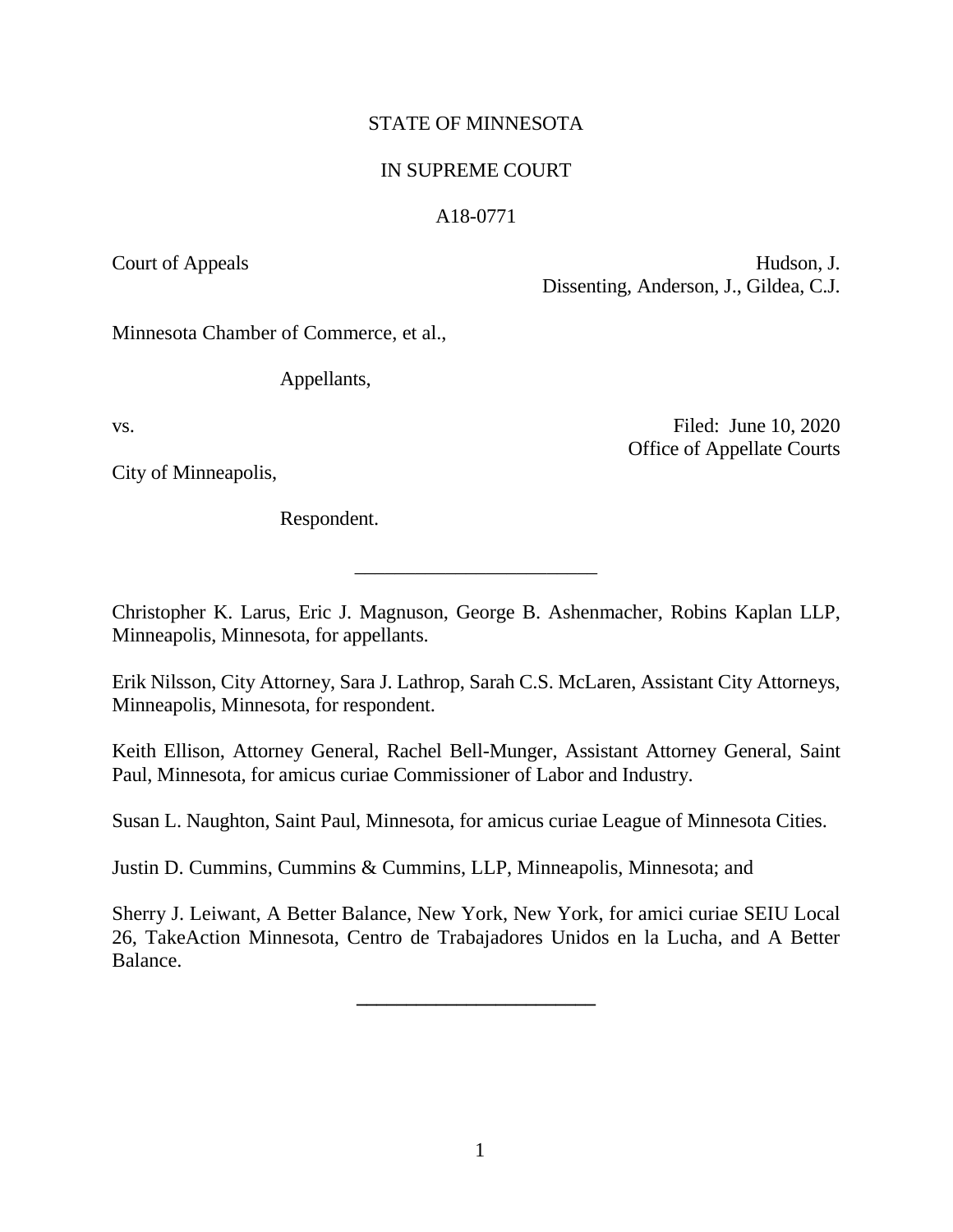## S Y L L A B U S

1. The City's ordinance governing employee sick and safe time does not pose an irreconcilable conflict with state law, and state law does not occupy the field of employer-provided sick and safe leave. State law therefore does not preempt the ordinance.

2. The City's ordinance does not violate the extraterritoriality doctrine because the primary purpose and effect of the ordinance is to regulate sick and safe time for employees who work within the geographic limits of Minneapolis.

Affirmed.

## O P I N I O N

HUDSON, Justice.

The Minneapolis Sick and Safe Time Ordinance (the Ordinance) requires employers to provide sick and safe time to employees who work within the city. This appeal asks us to decide two issues. The first issue is whether state law preempts the Ordinance. Both the district court and the court of appeals held that state law does not conflict with the Ordinance or occupy the field of employer-provided sick and safe time.

The second issue is whether the Ordinance violates the extraterritoriality doctrine. The district court enjoined the City of Minneapolis (the City) from enforcing the Ordinance against employers resident outside Minneapolis because the court concluded that the Ordinance violated the extraterritoriality doctrine. The court of appeals concluded that the primary purpose and effect of the Ordinance is to regulate activity within the geographic boundaries of Minneapolis, reversed the district court's decision that the Ordinance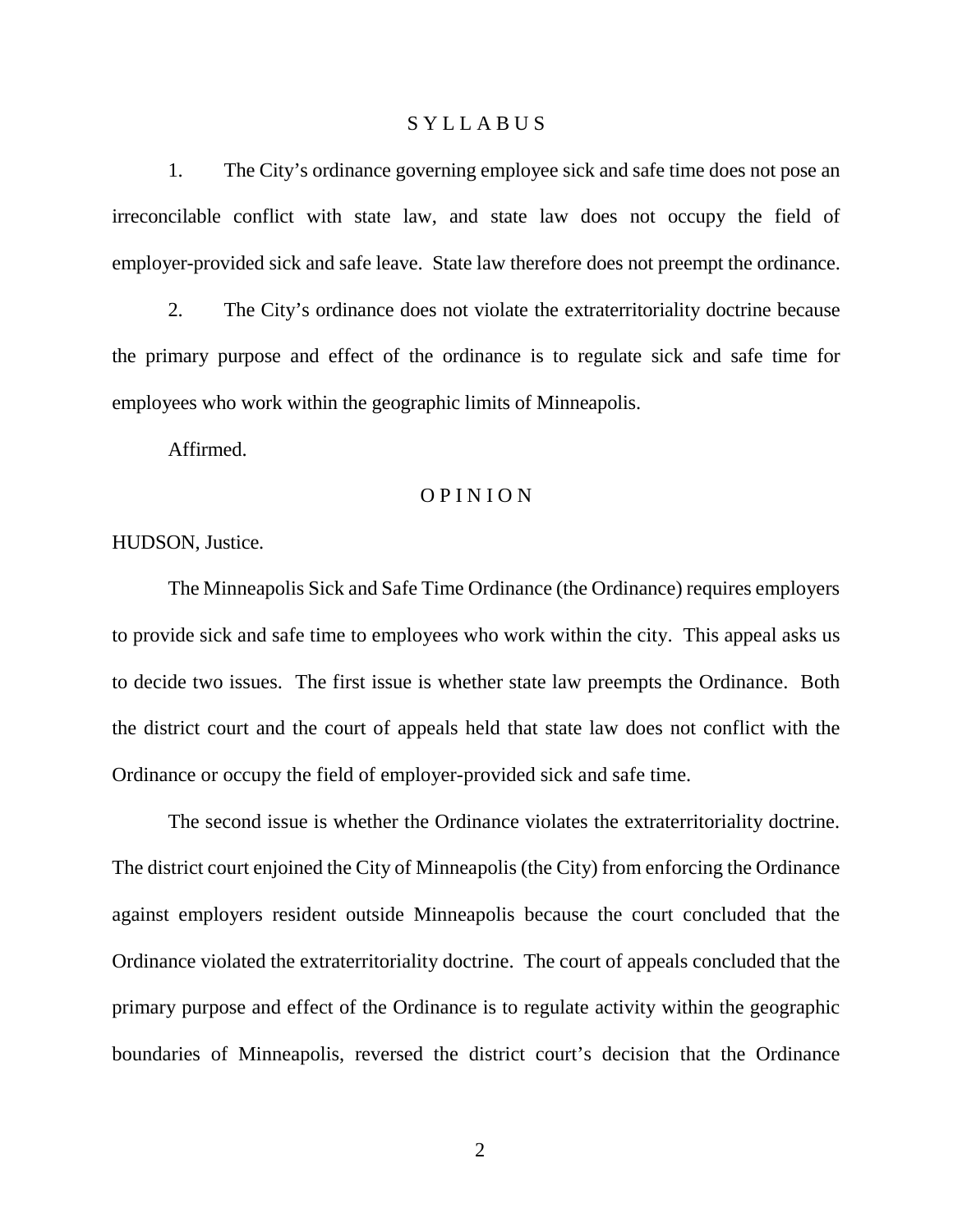violated the extraterritoriality doctrine, and vacated the permanent injunction. We affirm the court of appeals on both issues.

# **FACTS**

In May 2016, the Minneapolis City Council passed the Sick and Safe Time Ordinance, which is codified in Chapter 40 of the Minneapolis Code of Ordinances. Minneapolis, Minn., Code of Ordinances (MCO) §§ 40.10–40.310 (2019). Under the Ordinance, employees who work in the City for at least 80 hours a year accrue at least one hour of sick and safe time for every 30 hours worked in a calendar year, up to a maximum of 48 hours. MCO § 40.210. Employers must allow employees to carry over unused sick and safe time into the next year, but the total amount of accrued sick and safe time may not exceed 80 hours. *Id.* § 40.210(c).

Employees can use sick and safe time for their own mental or physical illness, for the care of a sick family member, for an absence due to domestic violence or sexual assault, or for workplace or school closures due to emergencies. MCO § 40.220(b). The Ordinance allows employers to require advance notice of up to seven days' time to use accrued leave, but only if the need to use leave is foreseeable. *Id.* § 40.220(c). For employers with six or more employees, the leave is paid; otherwise, the employer must provide unpaid leave. *Id.*  $§$  40.220(g)–(h). The Ordinance defines "employee" as "any individual employed by an employer . . . who perform work within the geographic boundaries of the city for at least eighty (80) hours in a year for that employer." MCO § 40.40.

Employers must post a notice of employee rights under Chapter 40 in the workplace. MCO § 40.250(b). A business owner must also keep records of the amount of sick and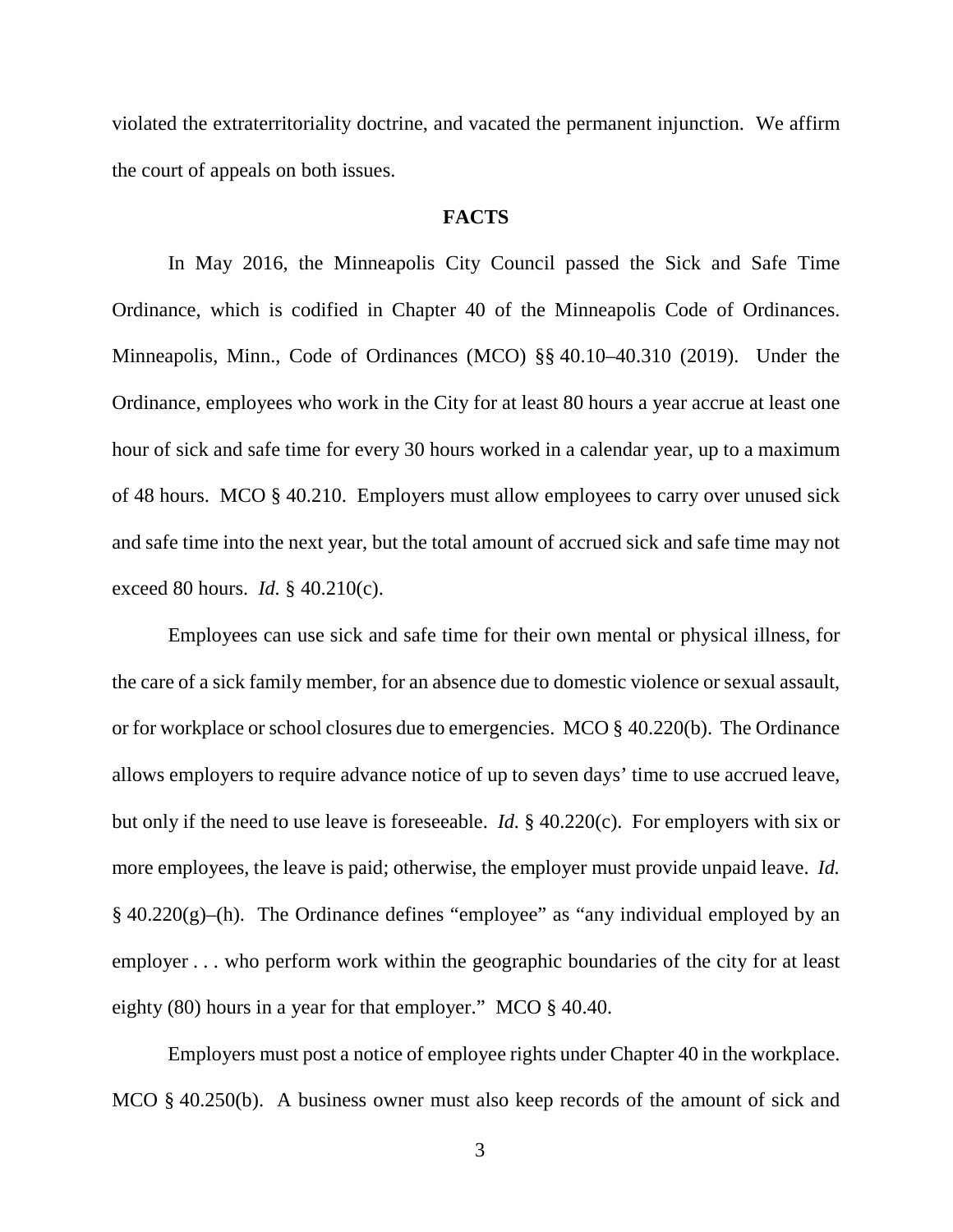safe time accrued by each employee and make that information available to employees upon request. MCO § 40.270. The City's Department of Civil Rights implements and enforces the Ordinance. MCO §§ 40.40, 40.100–40.120. Employers who violate the Ordinance are subject to administrative fines, enforcement actions, and civil penalties. MCO §§ 40.120, 40.140.

The Minnesota Chamber of Commerce (the Chamber) first sued the City in October of 2016, seeking (1) a declaratory judgment that the Ordinance is invalid; (2) a temporary injunction to stop the City from enforcing the Ordinance during the pendency of the lawsuit; and (3) a permanent injunction. The complaint focused primarily on the Chamber's contention that state law preempts the Ordinance, but it also included a paragraph on the alleged extraterritorial effect of the Ordinance. The district court ordered additional briefing on the question of the Ordinance's extraterritorial effect.

In ruling on the Chamber's request for a temporary injunction, the district court held that the Chamber did not show a likelihood of success on the merits of its preemption arguments. The district court did, however, temporarily enjoin the City from enforcing the Ordinance against any employer "resident outside the geographic boundaries of the City of Minneapolis" because the court concluded that the Ordinance had an impermissible extraterritorial effect.

Both the Chamber and the City appealed the district court's decision on the temporary injunction. The Chamber argued that the court erred in denying the temporary injunction with respect to its preemption claims. The City argued that the district court erred in temporarily enjoining enforcement against employers resident outside of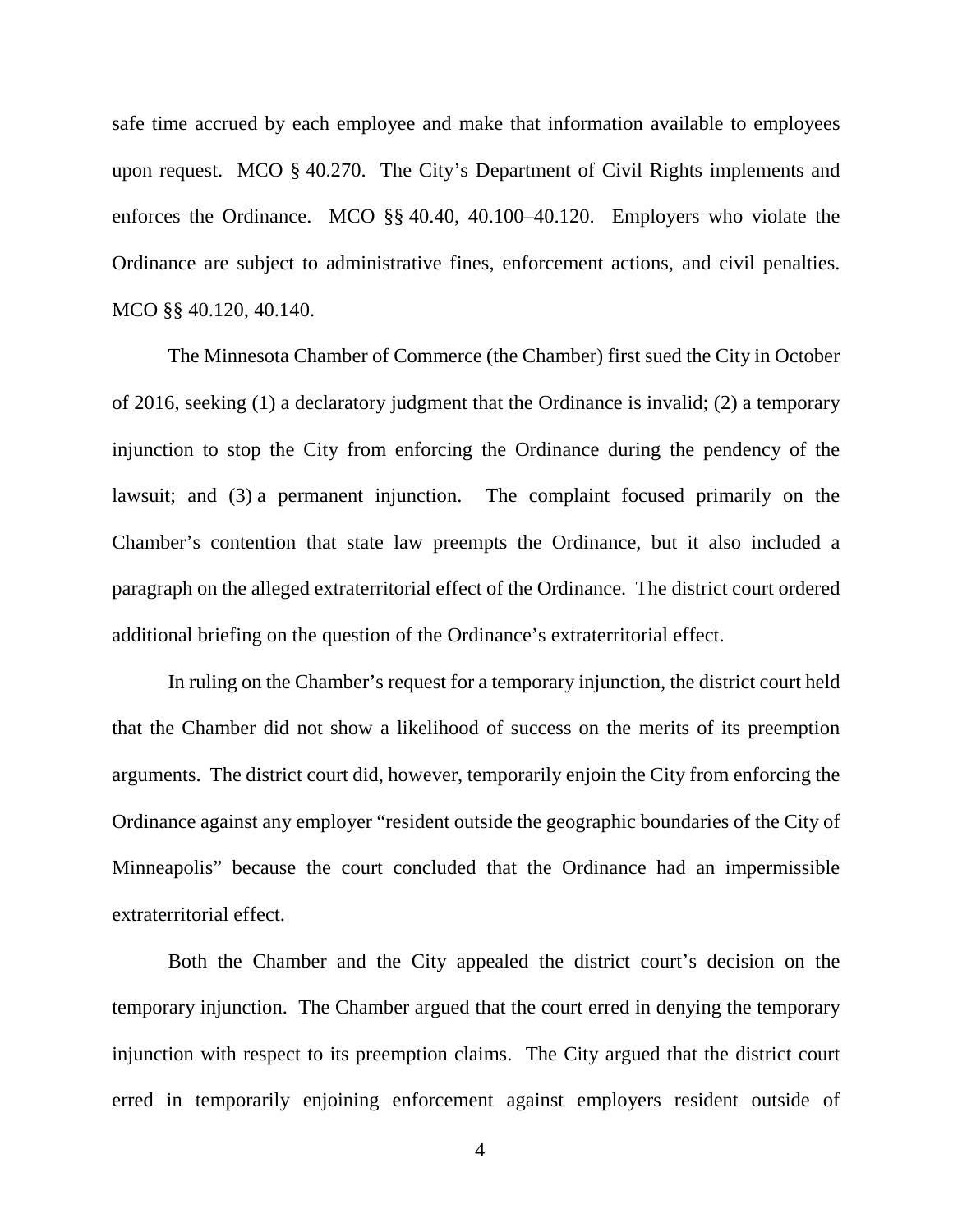Minneapolis. The court of appeals affirmed the district court's ruling on both issues. *Minn. Chamber of Commerce v. City of Minneapolis*, No. A17-0131, 2017 WL 4105201 (Minn. App. Sept. 18, 2017), *rev. denied* (Minn. Nov. 28, 2017).

The parties then returned to district court and filed cross-motions for summary judgment. The Chamber sought a permanent injunction, again raising both the preemption and extraterritoriality challenges to the Ordinance. The City asked the district court to grant judgment as a matter of law because state law does not preempt the Ordinance and the Ordinance does not have an impermissible extraterritorial effect. Concerning the alleged extraterritorial impact of the Ordinance, the City asserted that a March 2018, amendment to the Ordinance clarified that the required sick and safe time accrues only for hours worked within the geographic boundaries of the City and that the use of leave could be restricted to hours the employee is scheduled to work within the geographic boundaries of the City.

The district court granted the City's summary judgment motion on the Chamber's preemption claim and granted the Chamber summary judgment on its extraterritoriality claim. In doing so, the district court upheld the validity of the Ordinance as applied to employers within Minneapolis, but permanently enjoined the City from enforcing the Ordinance against any employer resident outside of Minneapolis. Both parties appealed. The court of appeals affirmed the district court's ruling on the Chamber's preemption claim, but reversed the district court's ruling on extraterritoriality. *Minn. Chamber of Commerce v. City of Minneapolis*, 928 N.W.2d 757 (Minn. App. 2019). We granted the Chamber's petition for review.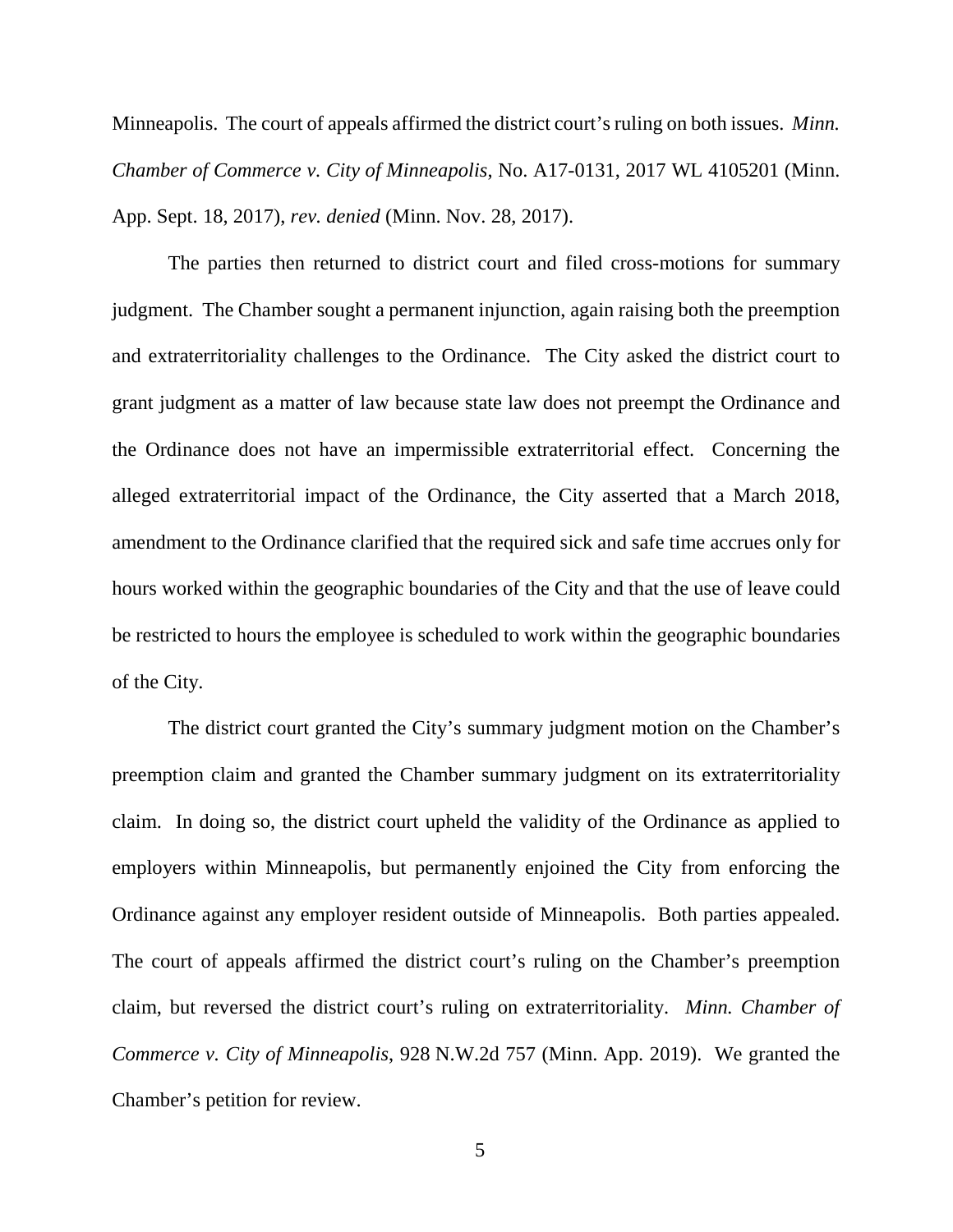#### **ANALYSIS**

This appeal presents two challenges to the validity of the Ordinance. The Chamber first argues that state law preempts the Ordinance, either because state law conflicts with the Ordinance or because state law has occupied the field of employer-provided sick and safe time. Whether state law preempts a local ordinance is a question of law that we review de novo. *Bicking v. City of Minneapolis*, 891 N.W.2d 304, 312 (Minn. 2017); *State v. Kuhlman*, 729 N.W.2d 577, 580 (Minn. 2007).

Second, the Chamber asserts that the Ordinance violates the extraterritoriality doctrine by regulating employers outside of Minneapolis. We apply a de novo standard of review to this issue, because the facts are undisputed and only a question of law remains for us to consider. *See Melrose Gates, LLC v. Chor Moua*, 875 N.W.2d 814, 820 n.2 (Minn. 2016) (explaining that we apply a de novo standard of review when there are "crossmotions for summary judgment, based on undisputed facts, [and] equitable relief [is] sought.").

#### I.

We first consider whether state law preempts the Ordinance. There are "three types of state preemption of municipal legislative authority: express preemption, conflict preemption, and field preemption." *Jennissen v. City of Bloomington*, 913 N.W.2d 456, 459 (Minn. 2018). Only conflict preemption and field preemption are at issue in this case.

#### A.

We begin with conflict preemption and *Mangold Midwest Co. v. Village of Richfield*, 143 N.W.2d 813 (Minn. 1966). Our decision in *Mangold* states a general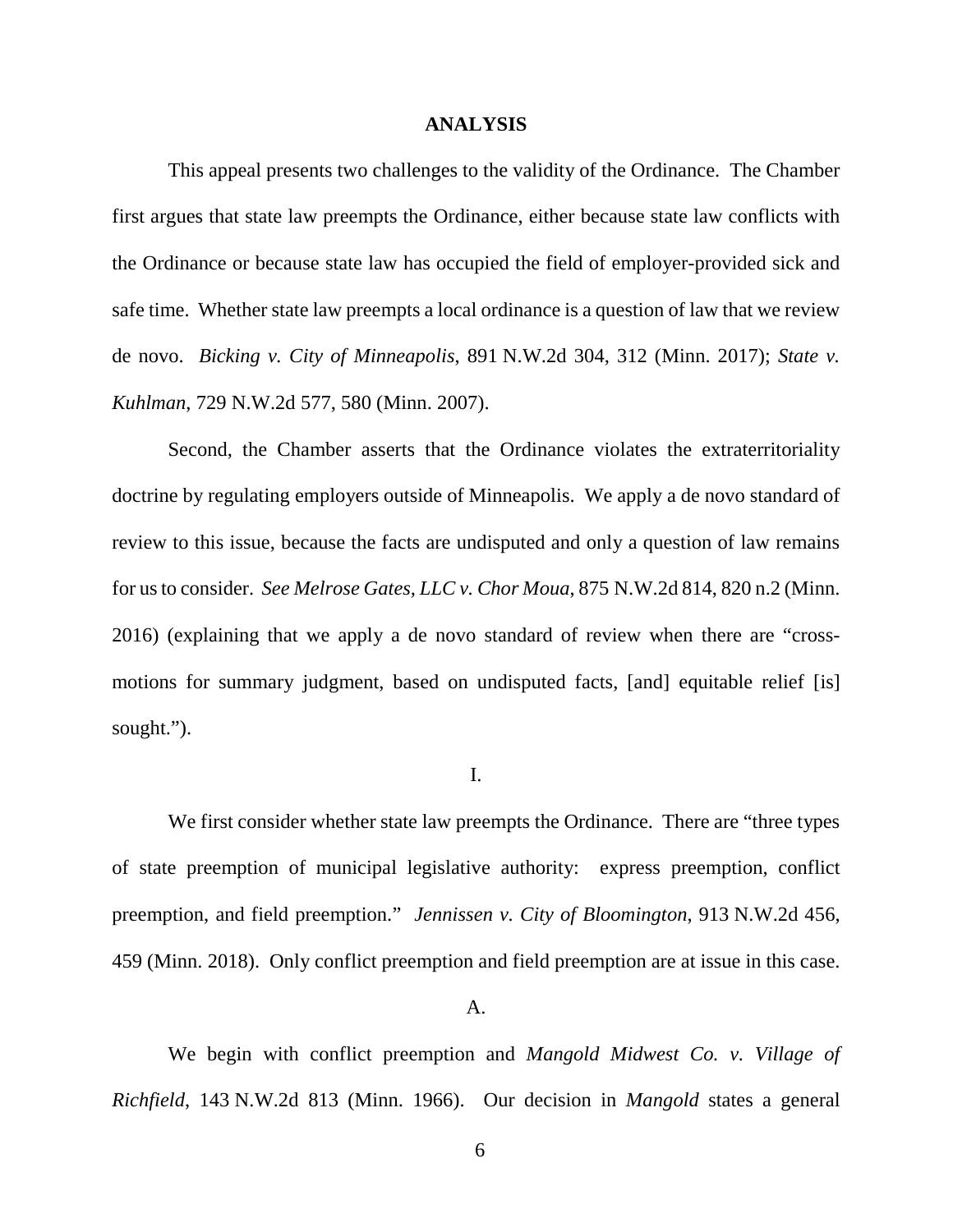principle for conflict preemption: "conflicts which would render an ordinance invalid exist only when both the ordinance and the statute contain express or implied terms that are irreconcilable with each other." *Id.* at 816. We provided three standards to illustrate when an irreconcilable conflict between a municipal regulation and state law exists. *Id.* at 816−17. First, a "conflict exists where the ordinance permits what the statute forbids." *Id.* Second, "a conflict exists where the ordinance forbids what the statute *expressly* permits." *Id.* Third, "no conflict exists where the ordinance, though different, is merely additional and complementary to or in aid and furtherance of the statute." *Id.*

Minnesota Statutes § 181.9413 (2018) governs employer-provided sick and safe time. If an employer provides sick time benefits to employees, the statute requires an employer to allow employees to use those benefits to care for enumerated sick relatives. Minn. Stat. § 181.9413(a). The statute also requires employers to allow employees to use sick time benefits to assist enumerated family members, or to receive assistance themselves, in response to domestic abuse, sexual assault, or stalking. Minn. Stat. § 181.9413(b).

The Chamber contends that the Ordinance conflicts with Minn. Stat. § 181.9413 because by requiring employers to provide paid sick and safe time, the Ordinance is irreconcilable with the permissive form of the statute. In essence, the Chamber argues that the lack of a prohibition in the state statute against paid employer-provided leave is express permission from the Legislature to refuse to provide paid leave. The Chamber also argues that features of the Ordinance, such as time accrual and use standards, conflict with the statute because the Ordinance forbids the form of accrual and use that the statute expressly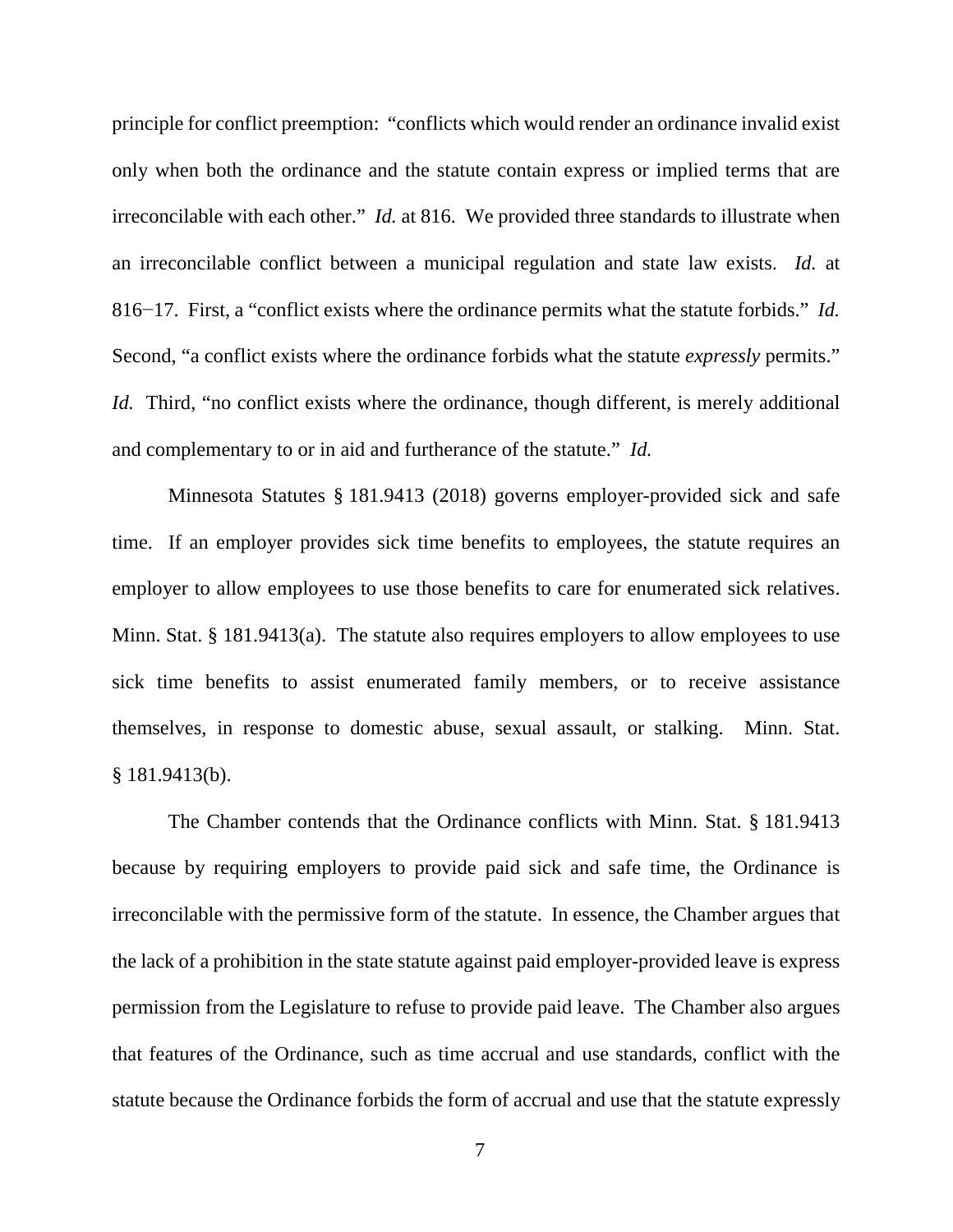permits. Finally, the Chamber asserts that by defining small employers differently from the state law, the Ordinance adds regulations and requirements that are not imposed by that statute. The Chamber argues that the definition of "employer" in Minn. Stat. § 181.940, subd. 3 (2018), as "a person or entity which employs 21 or more employees" means the Legislature "expressly exempt[ed] small employers from the sick leave regulations."

We do not agree that the state statutes cited by the Chamber expressly permit what the Ordinance forbids. We have not found an irreconcilable conflict between a municipal regulation and state law based on implied statutory permission. Instead, we look for express language of permission in a statute. Our decision in *Lewis ex rel. Quinn v. Ford Motor Co.* involved a city ordinance and a state statute that each prohibited discrimination in employment based on disability. 282 N.W.2d 874, 876 (Minn. 1979). The state statute provided an affirmative defense to employers in cases when a disability posed a "serious threat to the health or safety of the disabled person or others." *Id.* The ordinance provided an affirmative defense only when the disability posed "a serious threat to the safety of others." *Id.* We held that the statute "clearly and expressly" granted an employer the right to discriminate against a potential employee if the disability presented a threat to the potential employee's own health or safety, something forbidden by the ordinance. *Id.* at 877. No similar language in Minn. Stat. § 181.9413 expressly grants a right to an employer to refuse to provide paid sick time. The Ordinance imposes requirements stricter than the statute, but the additional terms only further the policy underlying the statute rather than posing an irreconcilable conflict. *See Graco, Inc. v. City of Minneapolis*, 937 N.W.2d 756,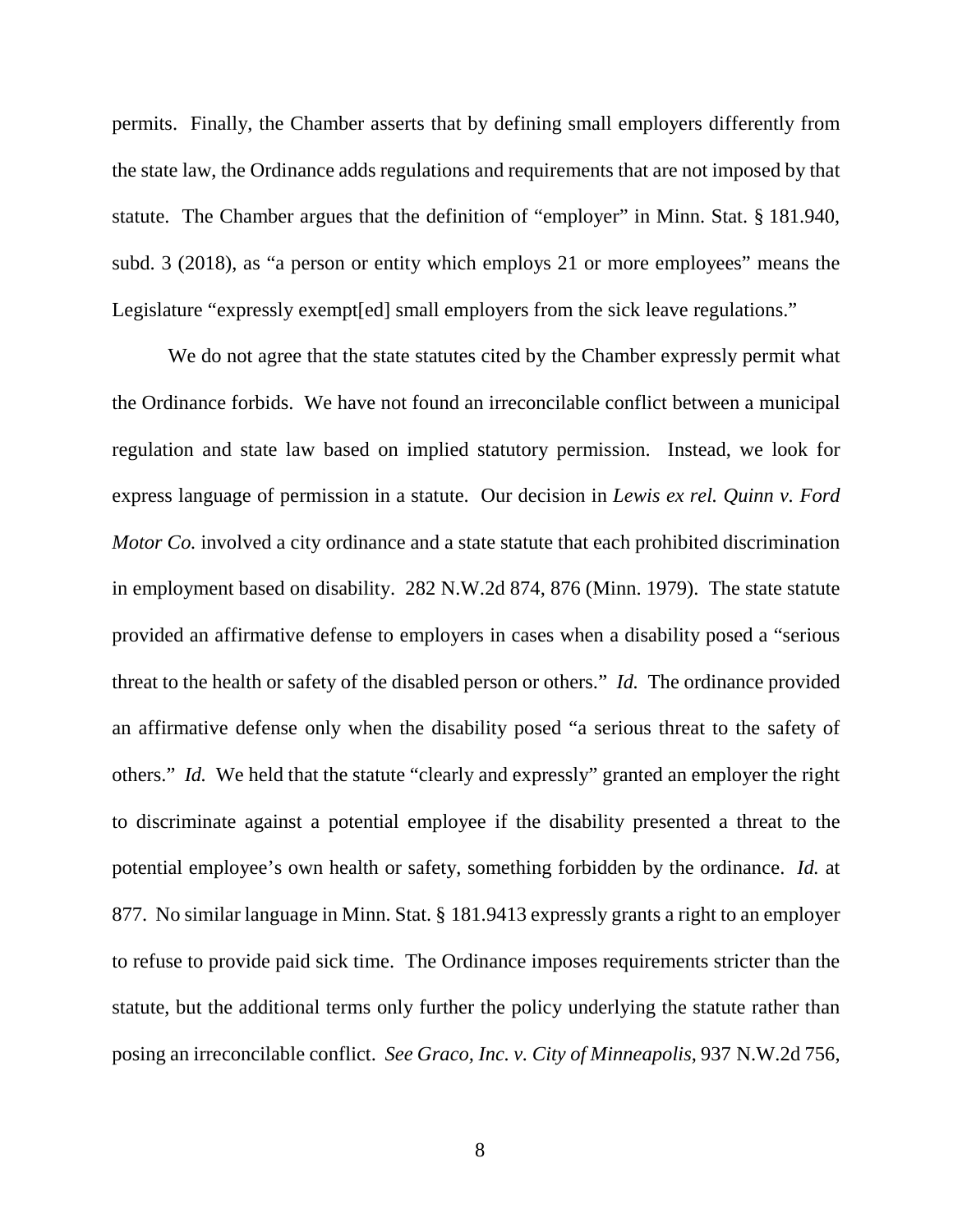761 (Minn. 2020) ("[I]f employers can comply with both the municipal regulation and the state statute, the provisions are not irreconcilable, and therefore no conflict exists.").

Next, the Chamber contends that in contrast to the Ordinance, which mandates that all employers with more than 6 employees provide paid sick time, the Legislature expressly exempted small businesses from paid sick time regulation by defining an "employer" as "a person or entity that employs 21 or more employees." Minn. Stat. § 181.940, subd. 3. On these types of definitional differences, however, we have looked to whether the Legislature has expressly prohibited activity by local authorities. *See, e.g.*, *Bicking*, 891 N.W.2d at 315 (noting that a proposed charter amendment would prohibit what the statute allows because the statute specifically states that its provisions supersede all charter provisions on the same subject); *see also Cty. of Wright v. Kennedy*, 415 N.W.2d 728, 731 (Minn. App. 1987) (finding a conflict where a state law allowed for construction of manufactured homes meeting certain statutory requirements and expressly prohibited any zoning ordinances to the contrary); *State v. Apple Valley Redi-Mix, Inc.*, 379 N.W.2d 136, 138–39 (Minn. App. 1985) (addressing a statute that specifically prohibited local governments from setting standards more stringent than the thresholds implemented by the responsible state agency). Nothing in Minn. Stat. § 181.9413 forbids further regulation by local government.

Finally, we address the Chamber's argument that our decision in *Bicking* requires us to invalidate the Ordinance. The Chamber cites *Bicking* for the proposition that state law preempts the Ordinance because the Ordinance adds a requirement (paid sick and safe time) that is absent from state law.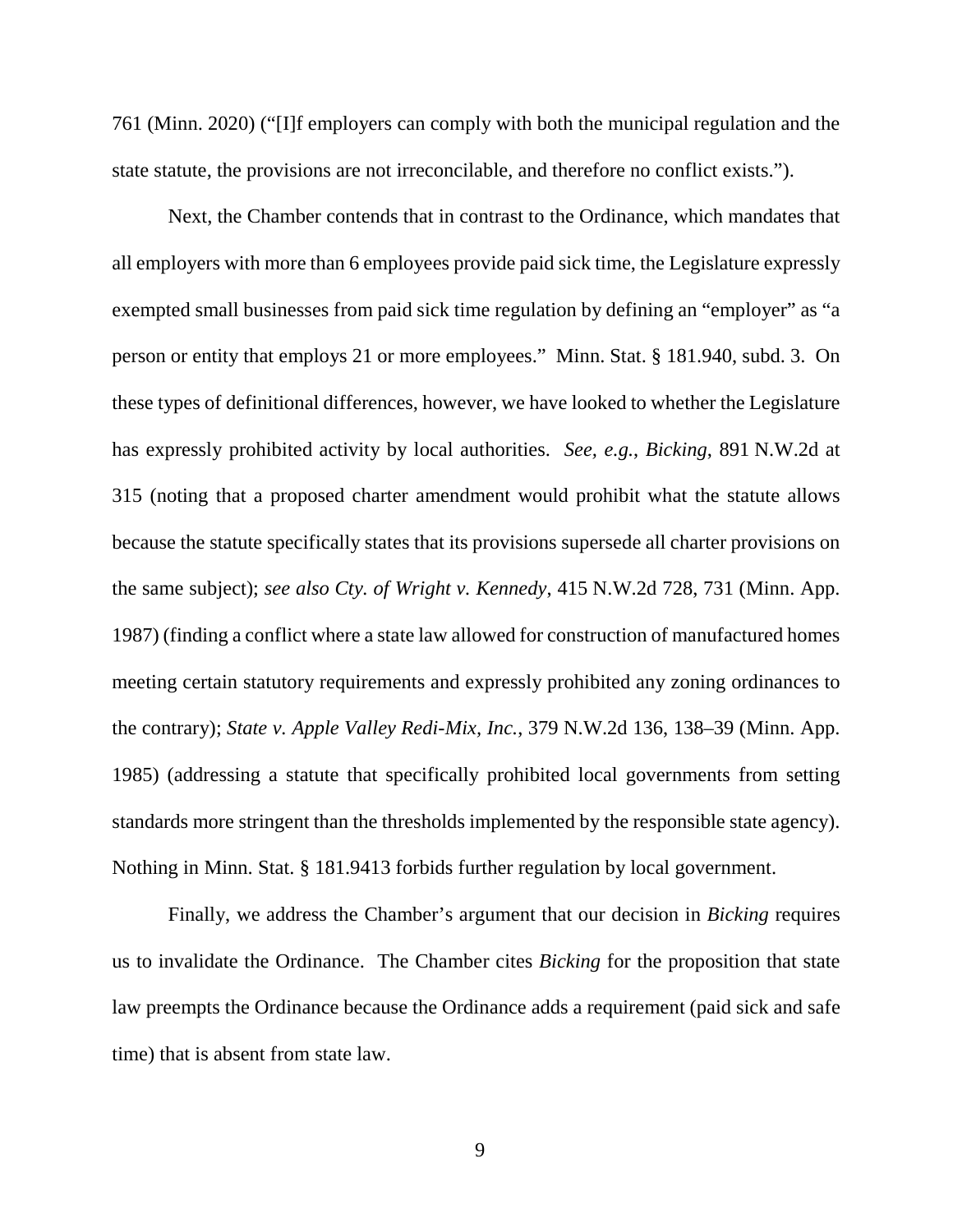*Bicking* involved a proposed amendment to the Minneapolis city charter requiring Minneapolis police officers to obtain personal liability insurance that would serve as the primary source of recovery in the event of a lawsuit. 891 N.W.2d at 307. State law, however, already required the City to "defend and indemnify" the officers. *Id.* at 314. We held that the proposed charter amendment conflicted with state law because the amendment altered statutory requirements by placing "the officer's personal coverage ahead of the City's mandatory defense and indemnification obligation." *Id.* The proposed local regulation in *Bicking* disrupted the insurance system established by state law because the amendment required police officers to carry insurance that would be the primary coverage for personal liability. *Id.* This requirement made it impossible to comply with both the charter amendment and the state law at the same time: only one insurer can be primarily liable, and state law requires a municipality to assume that position. *Id.*

*Bicking* does not apply here. We stated in *Mangold* that there is no irreconcilable conflict simply because the terms of an ordinance and a statute differ. 143 N.W.2d at 816. The Ordinance incorporates several concepts from the statute and an employer who complies with the Ordinance also complies with the statute.<sup>[1](#page-9-0)</sup> Thus, the Ordinance, "though different, is merely additional and complementary to . . . the statute." *Mangold Midwest Co.*, 143 N.W.2d at 817.

<span id="page-9-0"></span><sup>&</sup>lt;sup>1</sup> *Compare* MCO § 40.220 (detailing the permitted uses of accrued sick and safe time), *and* MCO § 40.310 (stating that the Ordinance has no effect on more generous sick and safe leave policies), *with* Minn. Stat. § 181.9413(a)–(b) (explaining when an employee may use sick and safe leave benefits), *and* Minn. Stat. § 181.9413(g) ("This section does not prevent an employer from providing greater sick leave benefits than are provided for under this section.").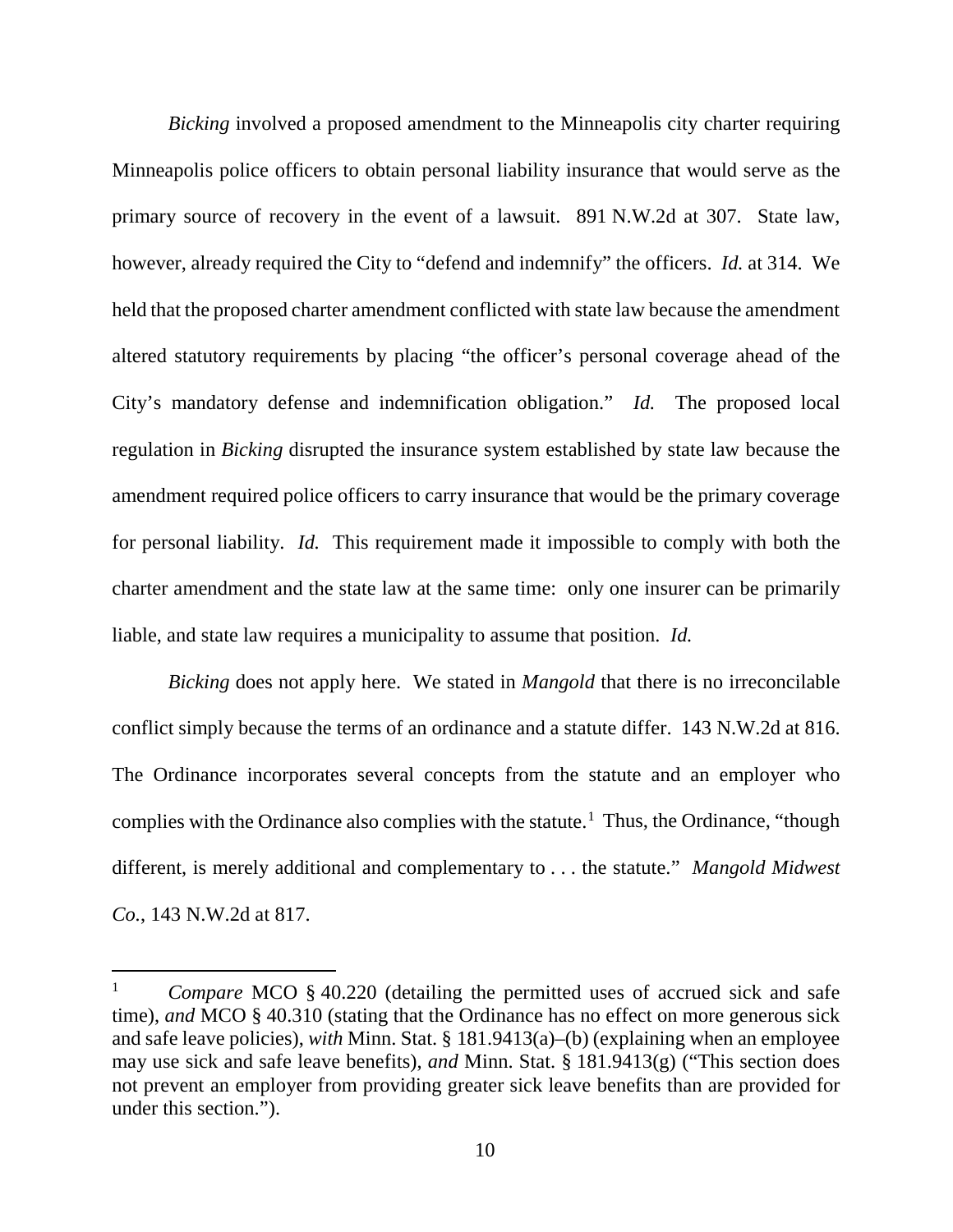The distinction between an irreconcilable conflict like the one in *Bicking* and a situation that embodies the third *Mangold* standard is important. A rule of law that finds a conflict wherever an ordinance adds a requirement different from state law—no matter the substance of the statute or the ordinance—would preempt every local ordinance setting a standard higher than the floor set by the Legislature. *See, e.g.*, *Lewis ex rel. Welles v. Metro. Transit Comm'n*, 320 N.W.2d 426, 432 n.8 (Minn. 1982) ("Appellant's argument, carried to its logical extent, would preclude municipalities from enforcing ordinances for the licensing of professional drivers where the ordinances contain requirements beyond those for obtaining a state license."). Such a rule would unreasonably constrain local government and undermine the powers allowed to cities by state law. *See* Minn. Const. art. XII, § 4 ("Any local government unit when authorized by law may adopt a home rule charter for its government."); Minn. Stat. § 410.07 (2018) ("[A city charter] may provide for the establishment and administration of all departments of a city government, and for the regulation of all local municipal functions, as fully as the legislature might have done before home rule charters for cities were authorized by constitutional amendment in 1896."); *Power v. Nordstrom*, 184 N.W. 967, 969 (Minn. 1921) ("Every business and occupation is subject to the reasonable exercise of the police power of the municipality where [the business activity occurs] and in the exercise of the power a city or village may regulate that which the state has failed to regulate.").

For these reasons, we conclude there is no irreconcilable conflict between the Ordinance and state law.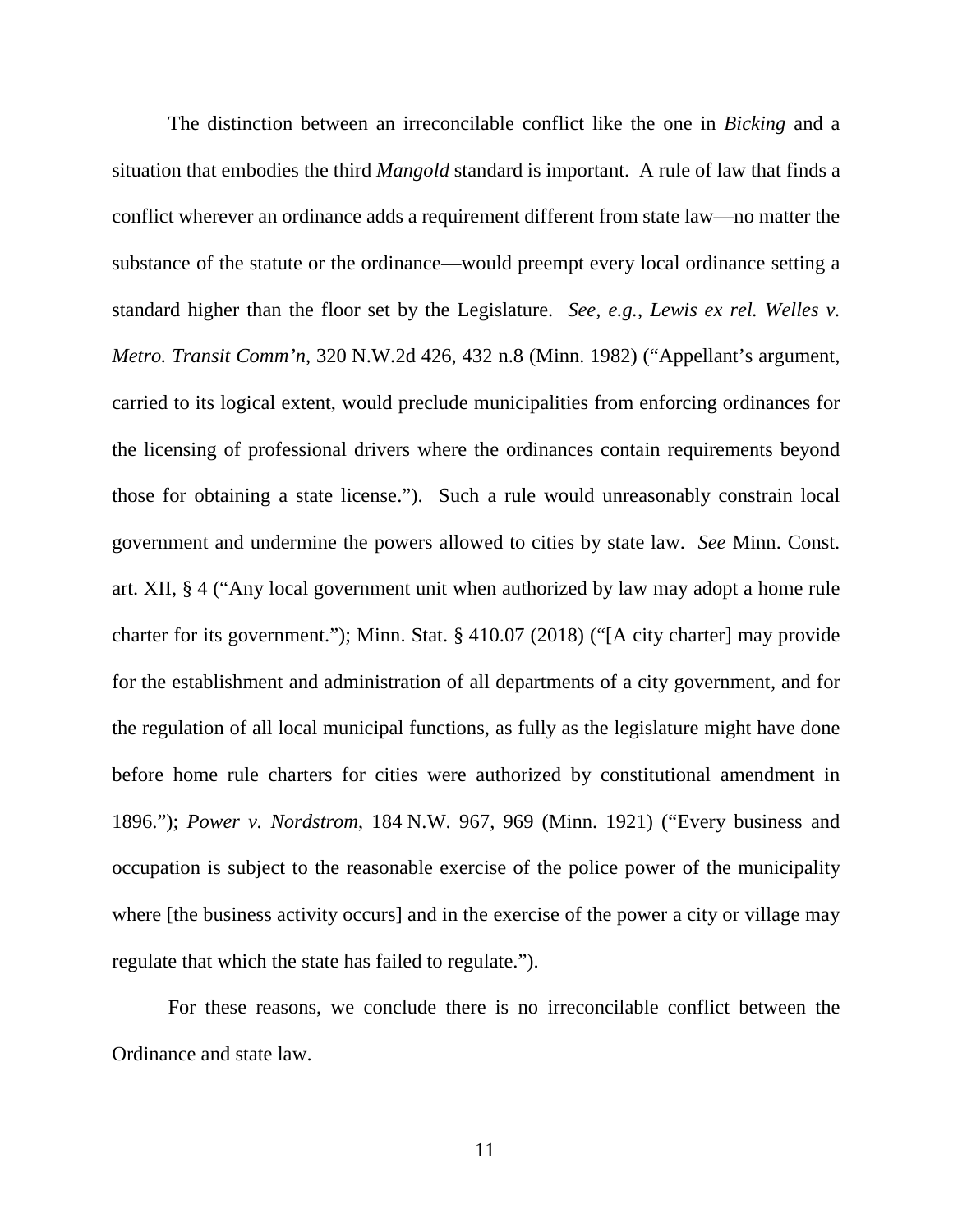We turn next to the question of whether state law occupies the field of employer-provided sick and safe time such that local regulation is preempted. We use the field preemption test from *Mangold* to determine whether the Legislature has impliedly preempted a local ordinance:

(1) What is the 'subject matter' which is to be regulated? (2) Has the subject matter been so fully covered by state law as to have become solely a matter of state concern? (3) Has the legislature in partially regulating the subject matter indicated that it is a matter solely of state concern? (4) Is the subject matter itself of such a nature that local regulation would have unreasonably adverse effects upon the general populace of the state?

*Mangold Midwest Co.*, 143 N.W.2d at 820. We consider each factor in turn.

The courts below held that the subject matter to be regulated is employer-provided sick and safe time. The Chamber argues this definition is too narrow, and that the subject matter is instead "employer-provided leave." We disagree. The most relevant state statute here is Minn. Stat. § 181.9413, titled "Sick leave benefits; care of relatives," because it covers the same topic as the Ordinance (sick and safe time). *See Jennissen*, 913 N.W.2d at 460 (looking to the relevant state statute to identify the subject matter for the first *Mangold* field preemption factor). Although the Chamber cites to other provisions in Chapter 181 that pertain to leave,<sup>[2](#page-11-0)</sup> the Ordinance does not require employers to provide

<span id="page-11-0"></span><sup>&</sup>lt;sup>2</sup> Specifically: leave for adoptive parents, Minn. Stat. § 181.92 (2018); leave for pregnancy and parenting, Minn. Stat. § 181.941 (2018); leave for school conferences and activities, Minn. Stat. § 181.9412 (2018); leave to donate bone marrow, organs, or blood Minn. Stat. §§ 181.945–.9458 (2018); leave for service in the civil air patrol, Minn. Stat. § 181.946 (2018); leave for employees with family members killed or injured in active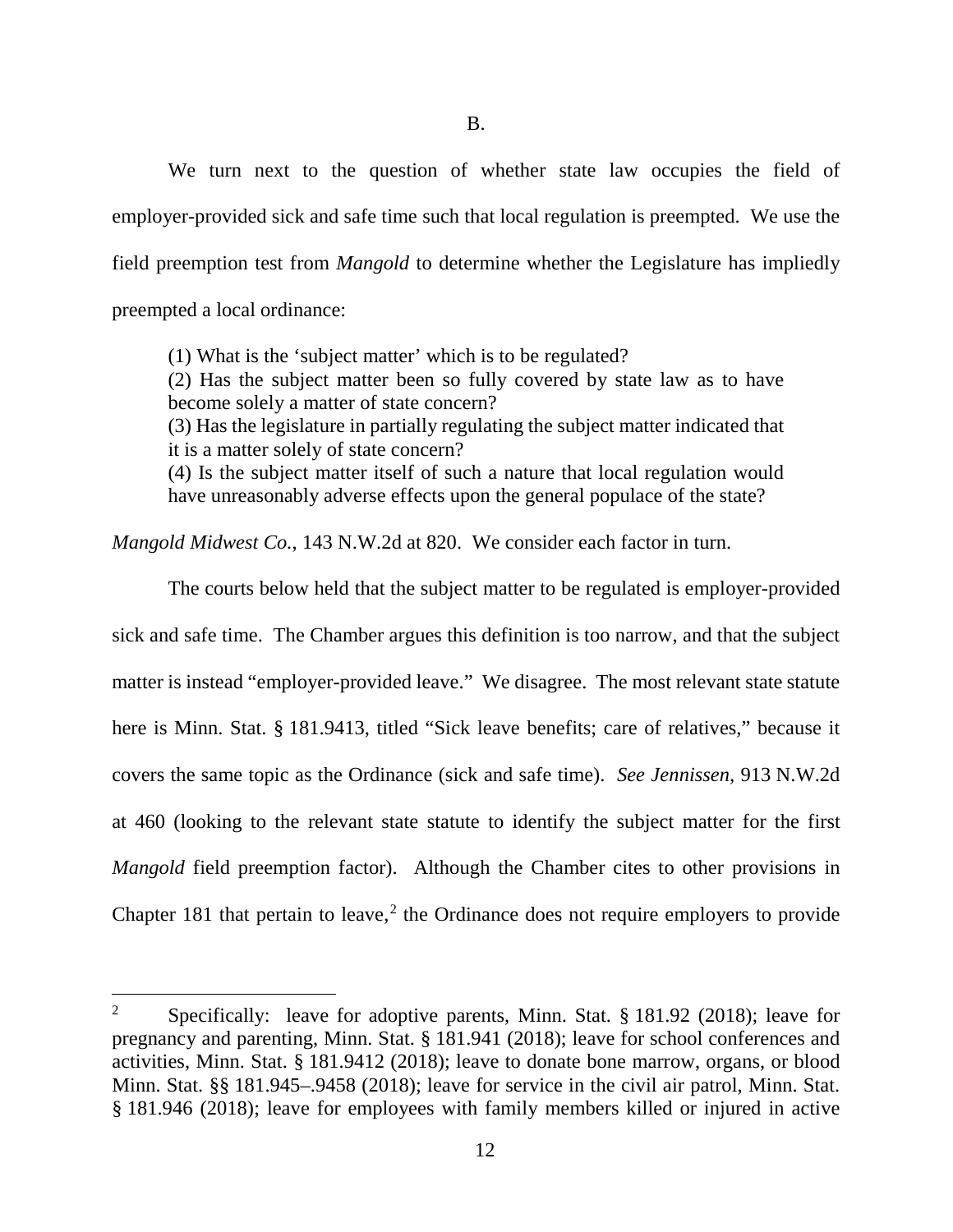paid or unpaid leave for reasons besides health and safety, which means the other statutes cited by the Chamber are beyond the scope of the Ordinance and do not inform our consideration of the Chamber's field preemption claim.

Second, we consider whether the subject matter of employer-provided sick and safe time has "been so fully covered by state law as to have become solely a matter of state concern." *Mangold Midwest Co.*, 143 N.W.2d at 820. The Legislature's intent to occupy the field may be found in statements of purpose or in the uniform and comprehensive character of the statutory scheme. *See id.* at 821 (explaining that occupation of a field generally involves a "legislative enactment which purports to completely dictate the specific regulation of an area, as for instance, the tax and traffic provisions do."); *see also Nordmarken v. City of Richfield*, 641 N.W.2d 343, 349 (Minn. App. 2002) ("[B]y its statements of policies and purposes and its enactment of comprehensive, uniform procedural laws for land use planning, the legislature has evinced its intent to occupy the field . . . ."), *rev. denied* (Minn. June 18, 2002); *Bd. of Sup'rs of Crooks Twp., Renville Cty. v. ValAdCo*, 504 N.W.2d 267, 269 (Minn. App. 1993) ("[T]he state has set up a statutory structure for issuing animal feedlot permits that provides for local input but retains ultimate control in the state. This promotes uniform interpretation and application of state rules . . . ."), *rev. denied* (Minn. Sept. 30, 1993); *State v. Gonzales*, 483 N.W.2d 736, 738 (Minn. App. 1992) ("The statute involves forfeitures for a wide variety of criminal offenses . . . . [T]his listing is so comprehensive as to indicate a legislative intention to

military service, Minn. Stat. § 181.947 (2018); and leave to attend military ceremonies, Minn. Stat. § 181.948 (2018).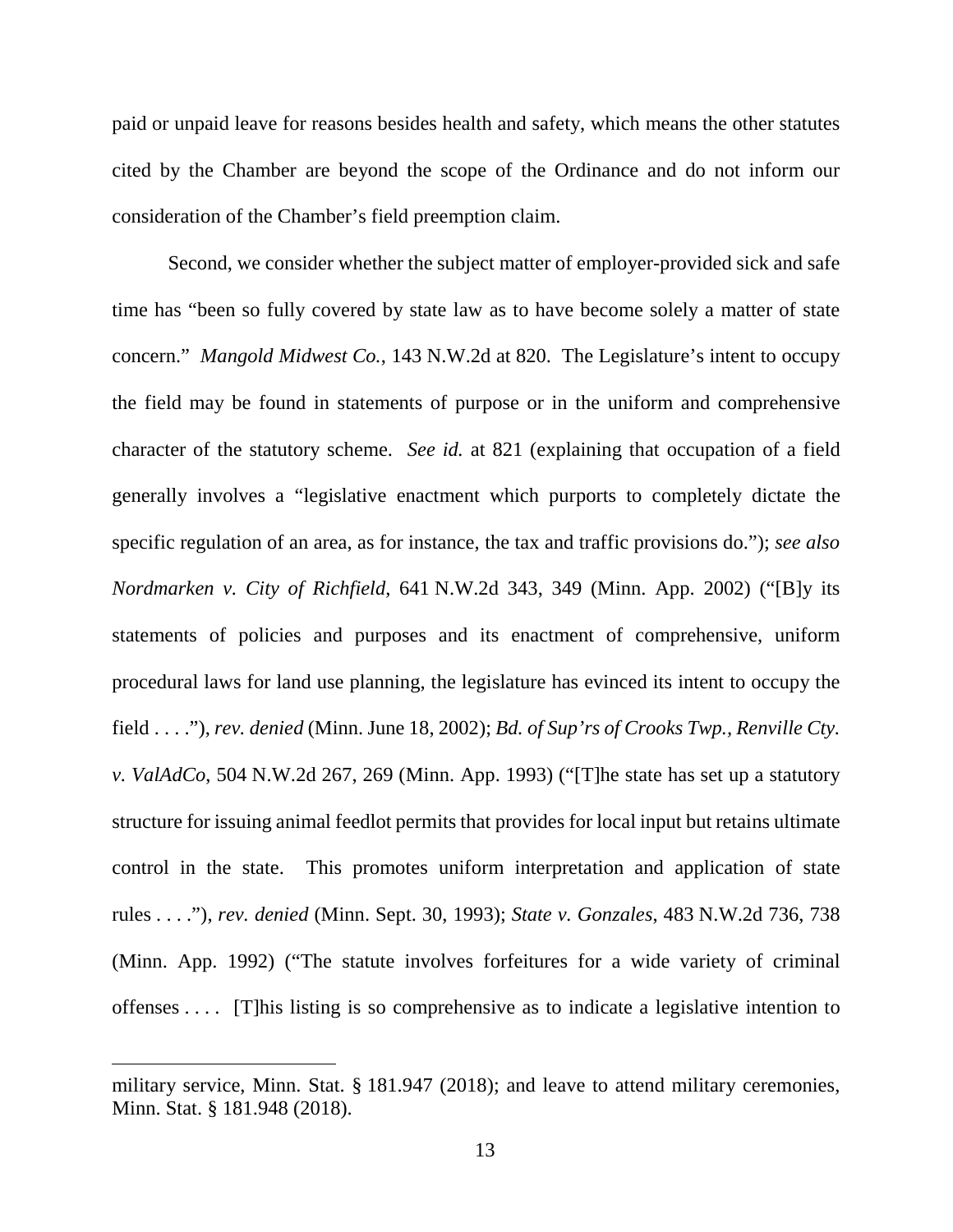preempt the field."), *rev. denied* (Minn. June 10, 1992). Extensive regulations by the implementing administrative agency may also indicate occupation of a field. *See Nw. Residence, Inc. v. City of Brooklyn Ctr.*, 352 N.W.2d 764, 772–73 (Minn. App. 1984), *rev. denied* (Minn. Jan. 4, 1985).

We cannot identify any legislative intent in the state statute, Minn. Stat. § 181.9413, to preempt local action by occupying the field of employer-provided sick and safe time. There is no language in the statute indicating that the Legislature intended to create a uniform or comprehensive statutory scheme for employer-provided sick and safe time. To the contrary, Minn. Stat. § 181.9413 only applies to employers who already provide sick time benefits of their own accord. It is not a comprehensive statement on employer-provided sick and safe time because it only applies to a subset of Minnesota employers.

The lack of administrative rules governing an employer's requirement to provide paid or unpaid leave further shows that the state has not occupied the field of employer-provided sick and safe time. *See, e.g.*, *City of Morris v. Sax Invs., Inc.*, 749 N.W.2d 1, 8–9 (Minn. 2008) (looking to administrative rules to decide whether the terms of a statute excluded local regulations); *Nw. Residence, Inc*., 352 N.W.2d at 773 ("The Commissioner of Public Welfare has promulgated extensive regulations to ensure an appropriate environment and services in residential facilities for the mentally ill. The Commissioner has engaged staff to implement these regulations and to give continued attention to this field."). The Chamber cites to numerous statutes and regulations that contain the term "sick leave" or "sick pay," but none of the provisions cited by the Chamber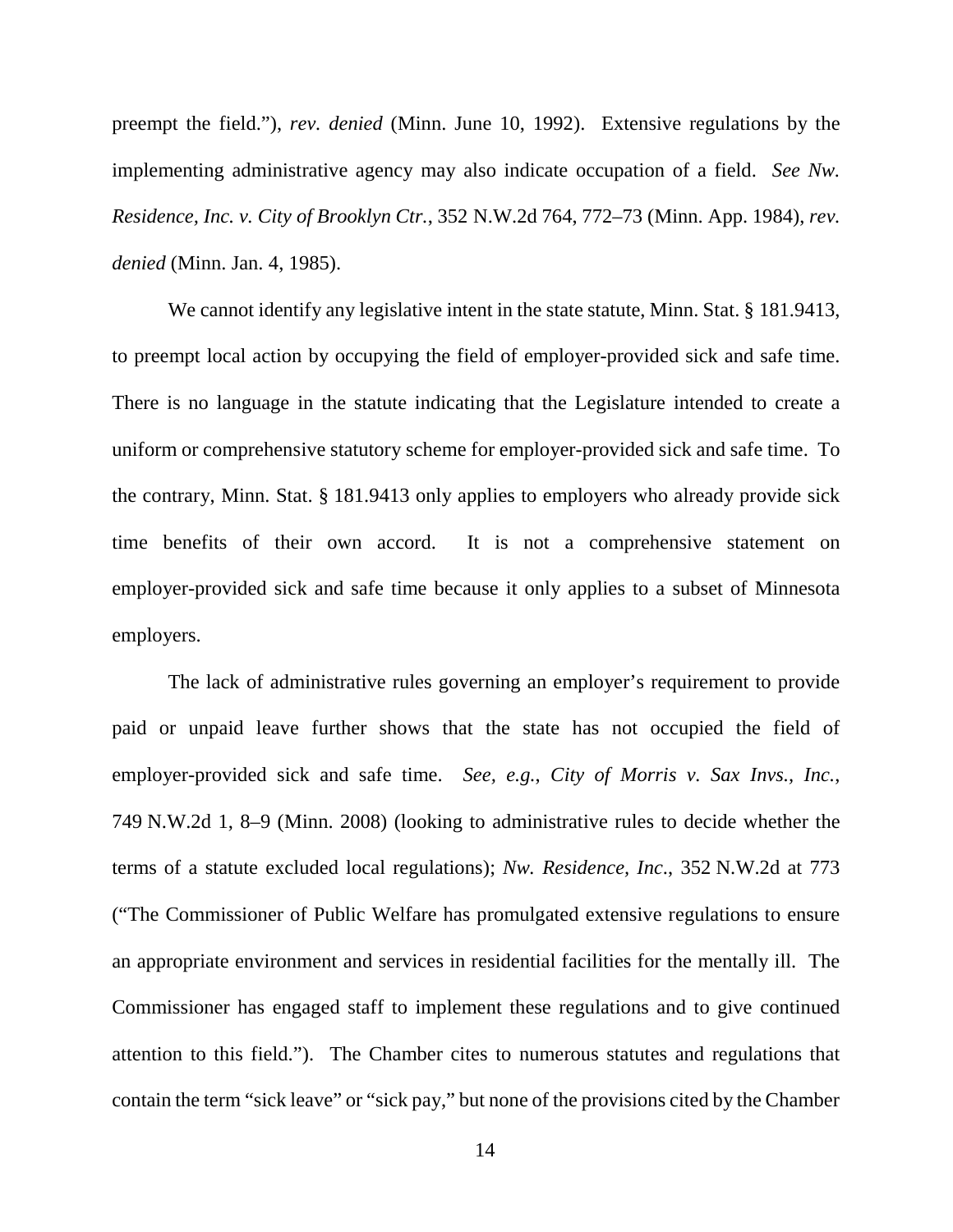set forth guidelines for how employers must administer paid or unpaid sick and safe time.<sup>[3](#page-14-0)</sup> We therefore cannot conclude that employer-provided sick and safe time is so fully regulated by state law as to demonstrate that it is solely a matter of state concern.

Third, we consider whether the Legislature has shown that employer-provided sick and safe time is a matter of solely state concern by partially regulating the subject matter. When we analyzed the third *Mangold* field preemption factor in *Jennissen*, we looked to the plain language of the state statute to determine whether the Legislature "intended for its partial regulation of the subject matter to show that it is solely a matter of state concern." 913 N.W.2d at 462. We do the same here. Nothing in the plain language of Minn. Stat.

<span id="page-14-0"></span><sup>&</sup>lt;sup>3</sup> Notably, the Commissioner of the Department of Labor and Industry has stated that the legislation in this area is not comprehensive enough to occupy the field of paid leave. The Commissioner instead describes the state statute as providing "minimum standards" that are not as comprehensive as the statute at issue in *Jennissen*. 913 N.W.2d at 460–61.

The Commissioner is correct that the cited statutes and regulations do not reflect a comprehensive regulatory scheme. The cited provisions contain the term "sick leave" or "sick pay," but do not present a uniform or comprehensive set of regulations for employerprovided sick and safe time benefits. *See* Minn. Stat. §§ 79.211, 176.221 (2018) (workers' compensation insurance rates and payments); Minn. Stat. § 144.4196 (2018) (employee protections when placed in isolation or quarantine); Minn. Stat. § 144A.04 (2018) (nursing home licensing qualifications); Minn. Stat. § 268.085 (2018) (unemployment insurance benefits eligibility); Minn. Stat. § 290.92 (2018) (tax withholding); Minn. Stat. § 354B.211 (2018) (retirement for employees of state universities and colleges); Minn. Stat. § 576.51 (2018) (receivership claim priority).

The only provisions cited by the Chamber that seem to have any relationship to one another are those relating to calculation of income for means-tested public assistance programs, which generally designate "sick pay" as income. *See* Minn. Stat. § 256J.08 (2018) (Minnesota Family Investment Program); Minn. Stat. § 256P.01 (2018) (Economic Assistance Program); Minn. R. 3400.0170 (2019) (income eligibility for child care assistance); Minn. R. 9050.0040 (2019), 9050.0710 (2019) (Minnesota veterans home facilities); Minn. R. 9500.1206 (2019) (Minnesota General Assistance Program). These provisions do not, however, attempt to regulate the area of employer-provided sick and safe time.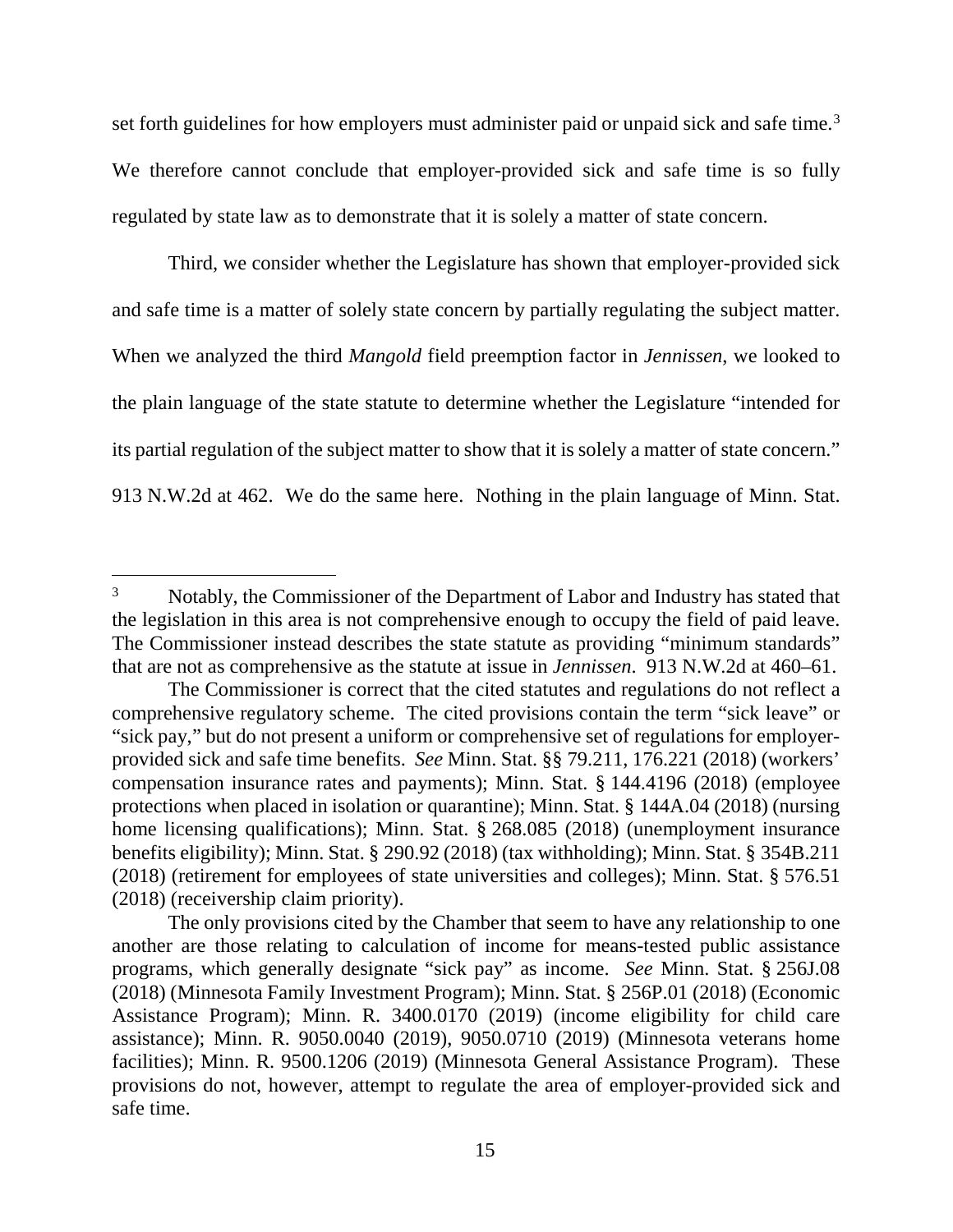§ 181.9413 clearly shows that the Legislature intended its partial regulation to make employer-provided sick and safe time an area of solely state concern. Like the statute in *Jennissen*, the Legislature left room for municipal action. 913 N.W.2d at 462 ("[T]he Legislature clearly contemplated that municipalities would exercise additional authority" and "professed neutrality on whether or not a municipality should organize collection."). The Legislature included a subdivision that says it "does not prevent an employer from providing greater sick leave benefits than are provided for under this section." Minn. Stat. § 181.9413(g). Similar provisions appear in other statutes cited by the Chamber. *See* Minn. Stat. § 181.945, subd. 4 (stating that the leave provided for bone marrow donations "does not prevent an employer from providing" additional leave); Minn. Stat. § 181.9456, subd. 4 (stating that the leave provided for organ donation "does not prevent an employer from providing" additional leave); Minn. Stat. § 181.947, subd. 4 (stating that the leave provided to certain family members of military personnel injured or killed in active service does not "prevent[] an employer from providing" additional leave benefits).

The last factor of the *Mangold* field preemption test requires us to evaluate whether local regulation of employer-provided sick and safe time would have an unreasonably adverse effect on the general population of Minnesota. *See* 143 N.W.2d at 820 ("Is the subject matter itself of such a nature that local regulation would have unreasonably adverse effects upon the *general populace* of the state?" (emphasis added)).

Although the Chamber claims that the Ordinance will negatively affect both employers and employees, the Chamber does not identify the nature of the unreasonable and adverse effects of the City's regulation on employees. While employers may disfavor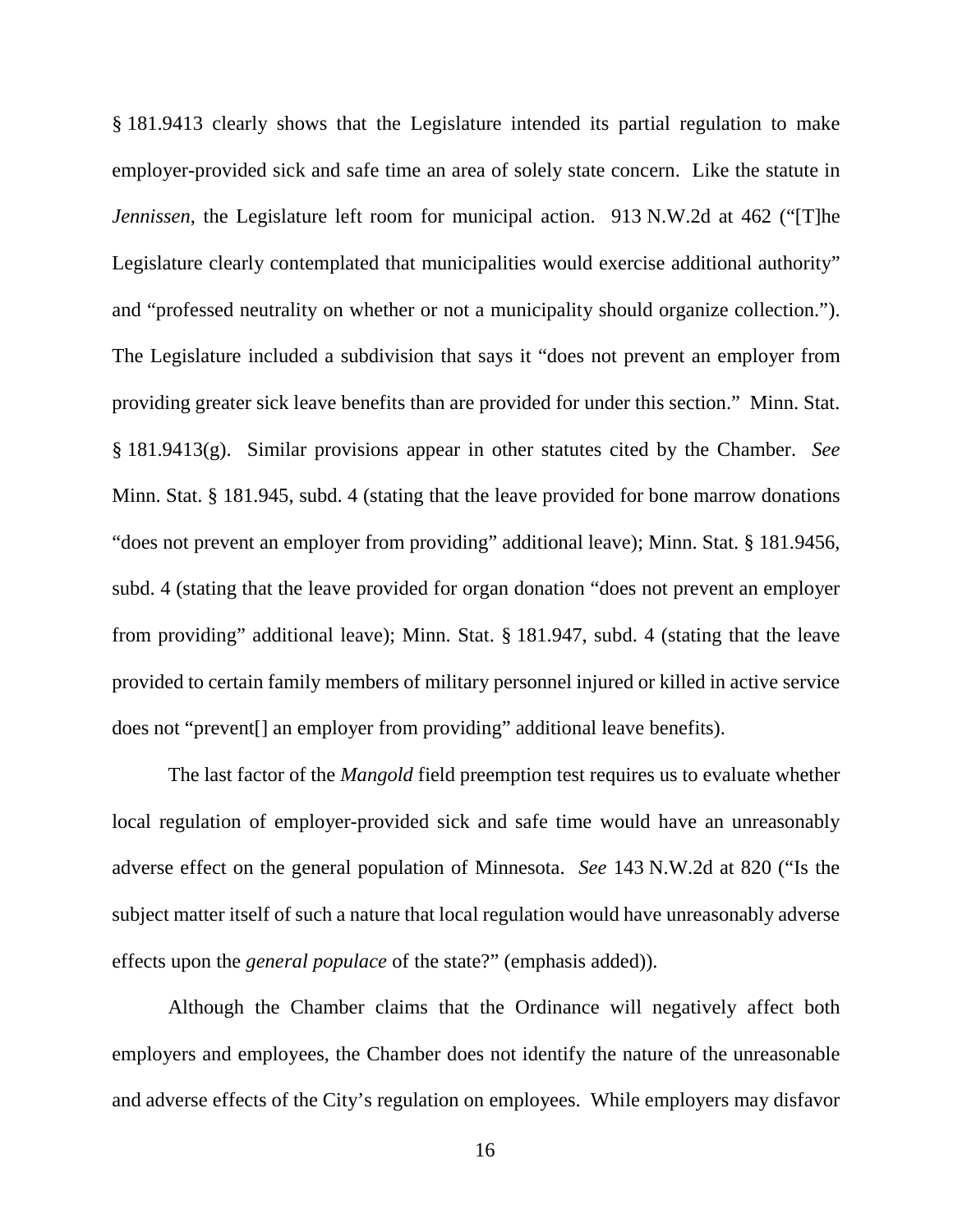the Ordinance's recordkeeping and tracking requirements, the focus of *Mangold*'s fourth factor is whether the *state at large* would suffer because of local regulation. *Id.* It is not enough for a business to show that it will be subject to different regulations in different cities by way of local ordinances. *See Mangold Midwest Co.*, 143 N.W.2d at 821 (rejecting the idea that a patchwork of regulations applying to businesses in some places but not others is enough to show an unreasonably adverse effect on the general population); *G.E.M. of St. Louis, Inc. v. City of Bloomington*, 144 N.W.2d 552, 554–55 (Minn. 1966) ("If the Minnesota Legislature determines that local regulation of commercial activity by ordinances of this type is creating economic confusion, the problem can be corrected by a clear expression of the legislative will that regulation of such commercial activity be uniform throughout the state.").

Instead, courts have found an unreasonable adverse effect where an ordinance would subject *citizens* to regulation in some parts of the state but not others. *See City of Birchwood Vill. v. Simes*, 576 N.W.2d 458, 462 (Minn. App. 1998) ("[P]ermitting each municipality to enact different regulations regarding the size of boats that may be moored to private docks would have an adverse effect on the public. For example, a boat that is permitted at one dock may not be permitted at a dock across the lake."); *Gonzales*, 483 N.W.2d at 738 ("Forfeitures of motor vehicles, for misdemeanor offenses varying from jurisdiction to jurisdiction, imposes uncertainty and confusion."). This is not a situation where regulation of a business spills over resulting in negative effects on the public, and there is no evidence that members of the public traveling to and from Minneapolis will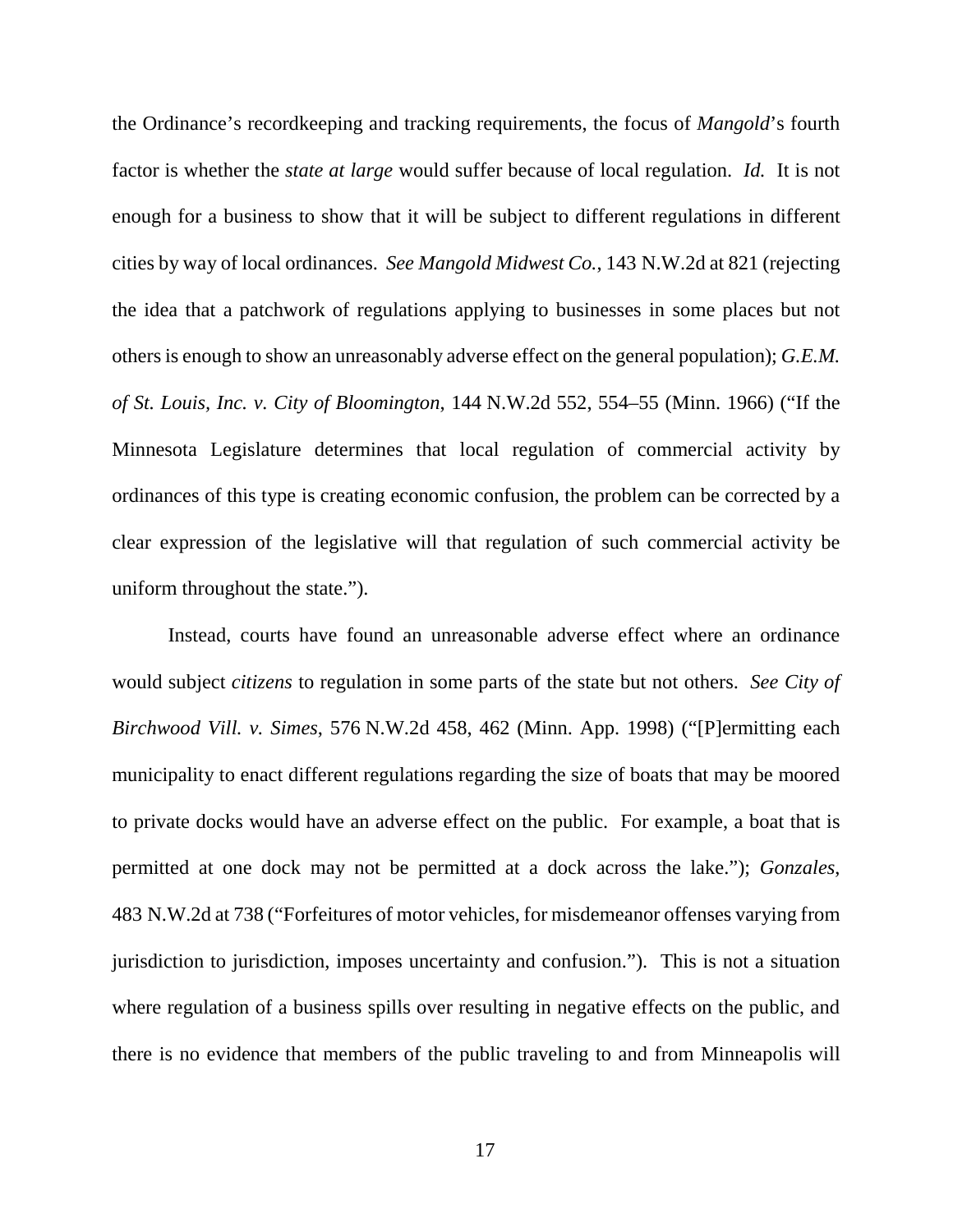suffer due to the Ordinance.<sup>[4](#page-17-0)</sup> The situation is much closer to the facts of *Mangold*, where we declined to invalidate an ordinance based on a business's contention that the local ordinance "resulted in very unequal" regulation. 143 N.W.2d at 821.

We therefore conclude that state law does not occupy the field of employer-provided safe time and does not preempt the Ordinance.

#### II.

We turn next to the Chamber's challenge to the Ordinance under the extraterritoriality doctrine. The Chamber contends that the Ordinance is invalid because the City has impermissibly extended its jurisdiction to employers whose principal place of business is outside of the Minneapolis city limits. The City disagrees, arguing that any effect on employers outside of Minneapolis does not violate the doctrine because the Ordinance only regulates activities occurring within the city limits.

We have considered the extraterritoriality doctrine only twice in our history, beginning with *State v. Nelson*, 68 N.W. 1066 (Minn. 1896). The case involved a Minneapolis ordinance requiring any party wishing to sell milk within the city limits to apply for a license to do so and provide information about the source of the milk. *Id.* at 1067. With that information, the City's Commissioner of Health would inspect the dairy

<span id="page-17-0"></span><sup>&</sup>lt;sup>4</sup> Instead, empirical evidence suggests that such policies benefit the public at large. These benefits include improved health outcomes for both employees and their families, as well as a reduction in the transmission of communicable diseases. *See* Human Impact Partners and San Francisco Department of Public Health, A Health Impact Assessment of the Healthy Families Act of 2009 23–39 (2009). The Commissioner of the Department of Labor and Industry, an amicus to this proceeding, also notes that businesses already comply with a variety of record-keeping requirements, and that those requirements protect the interests of both businesses and their employees.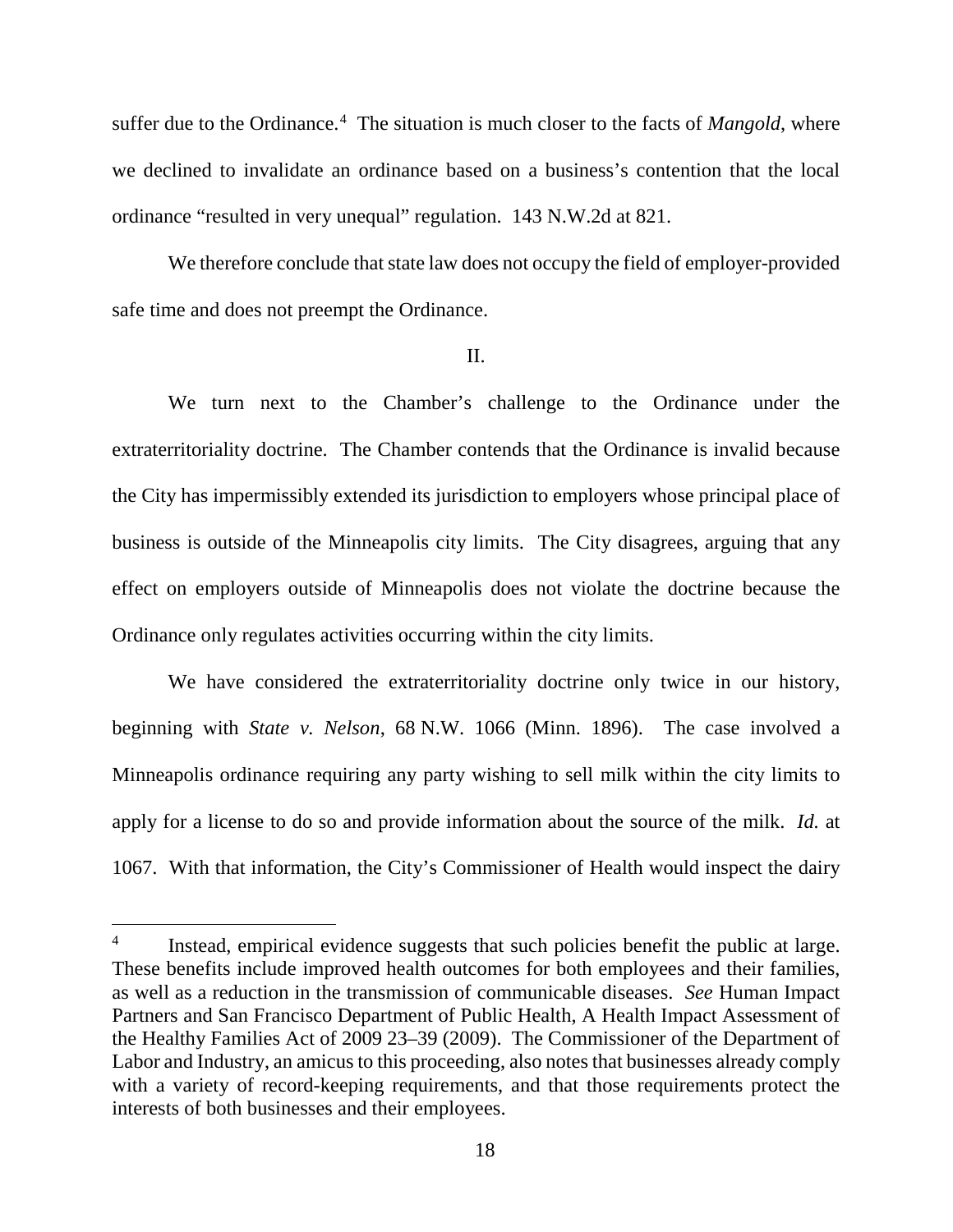herd and the milk itself for tuberculosis and other infectious diseases. *Id.* If the herd and the milk passed inspection, the Commissioner issued a license to sell the milk in Minneapolis. *Id.* The appellant argued that the ordinance was invalid because it operated extraterritorially by requiring inspection of dairies and herds outside of the Minneapolis city limits. *Id.* at 1067–68. We upheld the ordinance, finding no violation of the extraterritoriality doctrine because the ordinance applied "only to those whose milk product it is proposed to sell in the city." *Id.* at 1068. Based on this, we concluded that the ordinance went "only so far as it is reasonably necessary to prevent the milk of diseased cows being sold within the city." *Id.*

We next considered the extraterritoriality doctrine in *City of Duluth v. Orr*, 132 N.W. 265 (Minn. 1911). An amendment to the Duluth city charter prohibited the storage of explosives within one mile of the city limits without a permit from the city of Duluth. *Id.* at 265. We held that the charter amendment violated the extraterritoriality doctrine because the regulation targeted activity occurring entirely within "territory beyond the city." *Id.* We stated the "general rule, applicable to municipalities . . . is that the power and jurisdiction of the city are confined to its own limits and to its own internal concerns." *Id.*

Both our decisions looked to the purpose and effect of the regulation when faced with a challenge to municipal authority based on the extraterritoriality doctrine. In *Nelson*, the aim of the Minneapolis ordinance was to "prevent the milk of diseased cows being sold within the city." 68 N.W. at 1068. In *Orr*, the city charter amendment targeted potential explosions outside of the Duluth city limits. 132 N.W. at 265. We therefore review the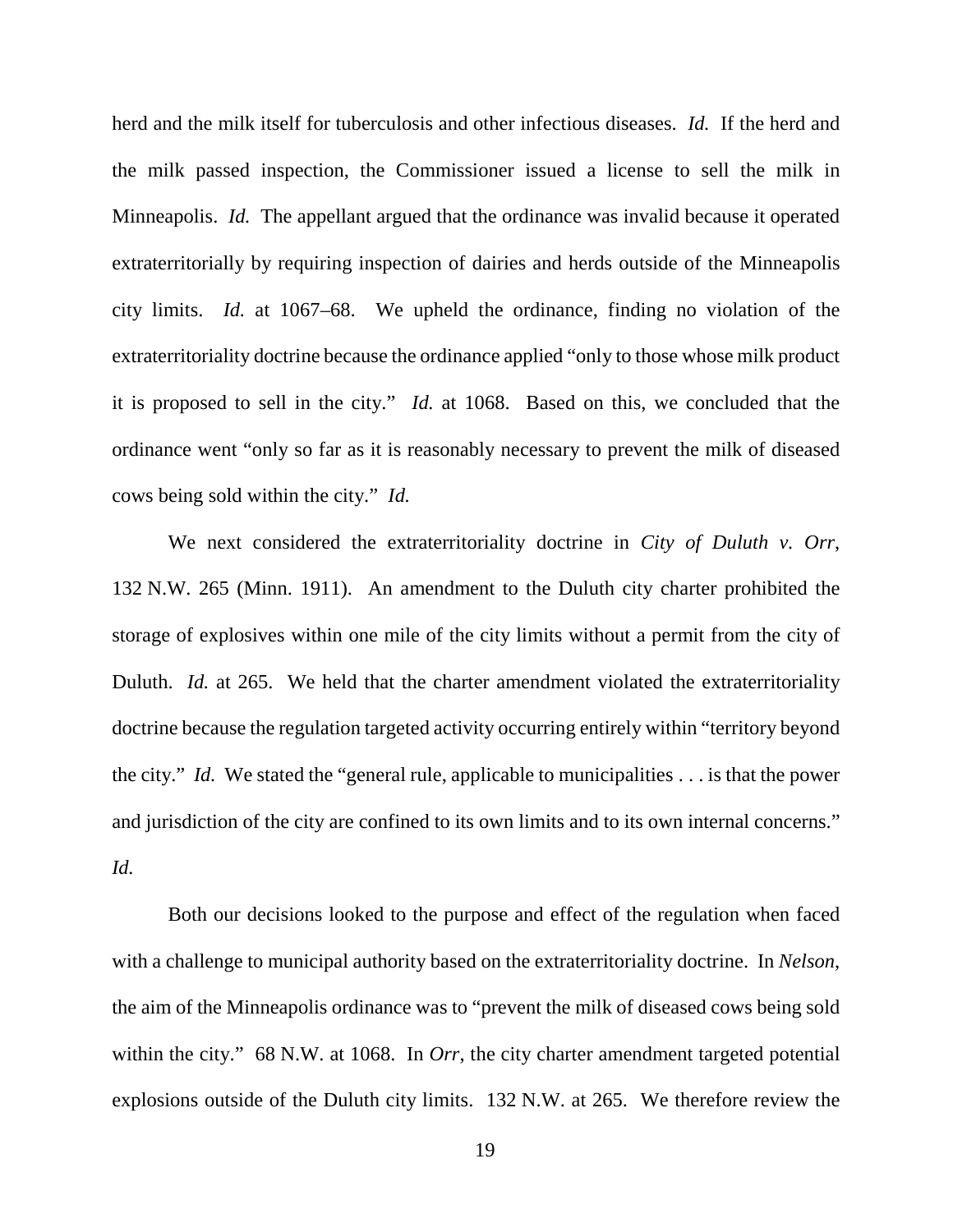Ordinance here to determine if it is valid under the extraterritoriality doctrine based on whether the primary purpose and effect of the Ordinance is to regulate activity within the geographic limits of the City of Minneapolis.[5](#page-19-0)

The Ordinance incorporates the findings made by the Minneapolis City Council and includes an express statement of purpose. *See* MCO § 40.20 (making findings regarding the purpose of the Ordinance); MCO § 40.30 (stating the purposes of the chapter). Both of these sections confirm that the Ordinance's purpose is to regulate employment practices within the Minneapolis city limits. The City Council expressed its concern about the effects on the public when employees report to work in Minneapolis while they are ill. *See*  MCO  $\S$  40.20(g) ("Employees who come to work when they are sick are likely to expose other employees, customers, and members of the public to infectious diseases, such as the flu."). In addition, the Ordinance includes the City Council's conclusion that access to paid sick time would have positive effects on other indicators of health and well-being in the Minneapolis community. *See* MCO § 40.20(o) ("To safeguard the public welfare, health, safety, and prosperity of the city, all persons working in our community should have access to adequate paid sick and safe leave, because doing so will ensure a more stable workforce in our community, thereby benefitting workers, their families, employers, and the community as a whole."). The stated purposes of the Ordinance correspond with these findings. *See* MCO § 40.30(a)–(e) (detailing the five purposes of the Ordinance).

<span id="page-19-0"></span><sup>&</sup>lt;sup>5</sup> The dissent describes this analysis as "invent [ing] a new test" for the extraterritoriality doctrine. The dissent is wrong—there is no "new test." As we explain, our decisions in both *Nelson* and *Orr* looked to the purpose of the ordinance to determine if the ordinance violated the extraterritoriality doctrine.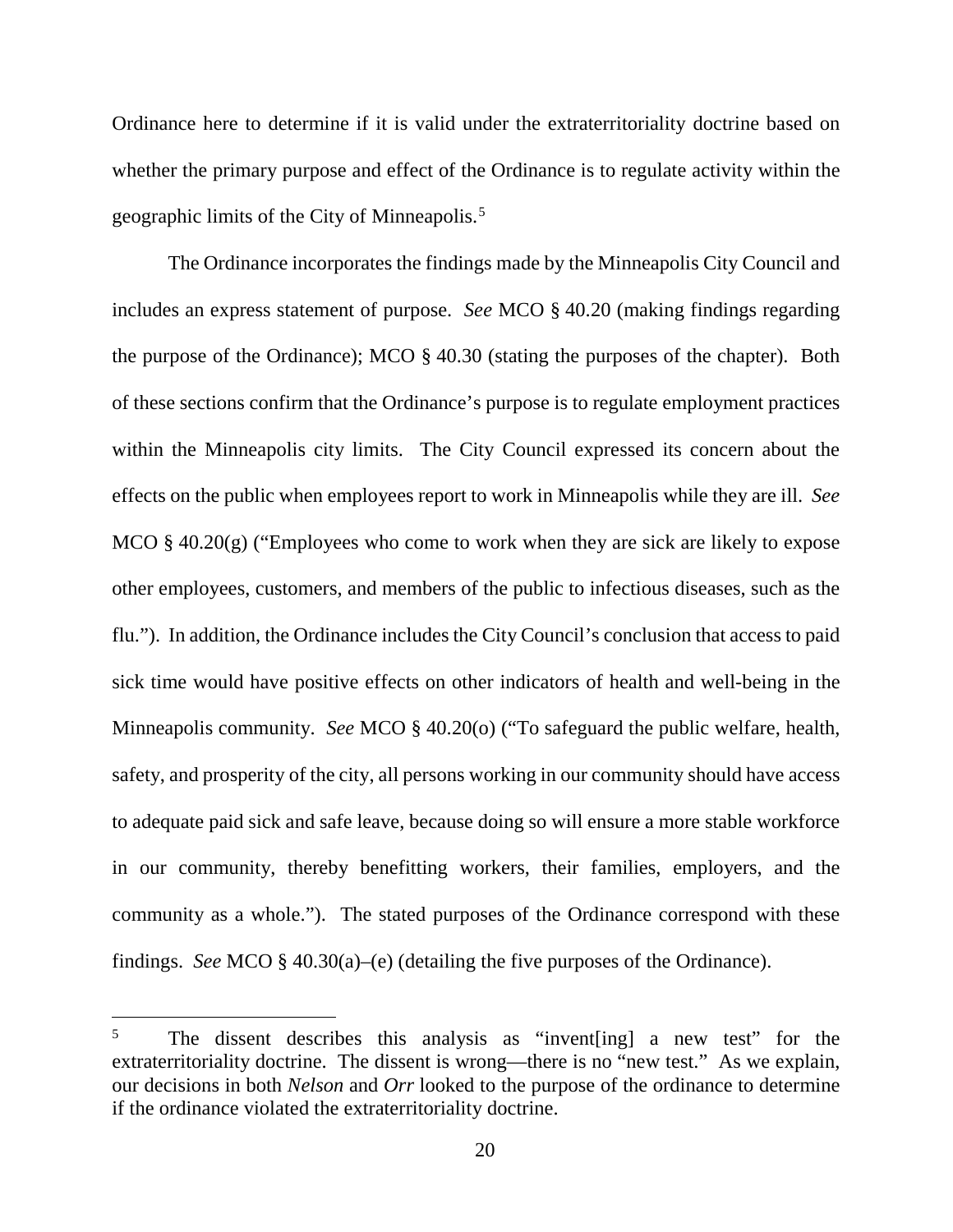Further, the primary effect of the Ordinance is also to regulate activity within the geographic limits of the City of Minneapolis. The Ordinance allows employees to accrue paid time off only for hours worked within the geographic limits of the city. *See* MCO § 40.210(a) ("Employees accrue a minimum of one (1) hour of sick and safe time for every thirty (30) hours worked within the geographic boundaries of the city up to a maximum of forty-eight (48) hours in a calendar year."). Once employees accrue sick and safe time, employers are "only required to allow an employee to use sick and safe time . . . when the employee is scheduled to perform work within the geographic boundaries of the city." MCO § 40.220(k). These provisions ensure that the Ordinance does not operate extraterritorially,<sup>[6](#page-20-0)</sup> because they limit the accrual and use of sick and safe time to hours worked and scheduled within the city, respectively.

<span id="page-20-0"></span><sup>&</sup>lt;sup>6</sup> The dissent's entire argument proceeds from the false assumption that the Ordinance operates extraterritorially because it affects employers that do not have a "physical presence in Minneapolis" and requires nonresident employers to "perform activities outside of Minneapolis," even though the employers direct employees to work in Minneapolis. The rule of law proposed by the dissent would mean that the City could take no action to regulate an employer that sends employees to work within Minneapolis unless (a) the employer has "substantial physical infrastructure" within Minneapolis; or (b) a state statute expressly or impliedly authorizes the City to regulate the employer's business. This proposed rule represents a flawed understanding of municipal police powers and the extraterritoriality doctrine.

First, a business does not need to have an office location within Minneapolis to be subject to the City's regulatory powers. The "ordinances and regulations of a city are binding upon all within the city, and all who go to the city must obey them." 6A McQuillin, *The Law of Municipal Corporations* § 24.69 (3d ed. 2015). If employers send their employees to perform work within Minneapolis, the employers must obey the City's regulations, regardless of whether they have offices within Minneapolis or not.

Second, the City does not need express or implied authorization from the Legislature to regulate activity within its municipal limits—as the dissent acknowledges. And, as explained, the primary purpose and effect of the Ordinance is to regulate activity that occurs within the Minneapolis city limits. Any recordkeeping or other administrative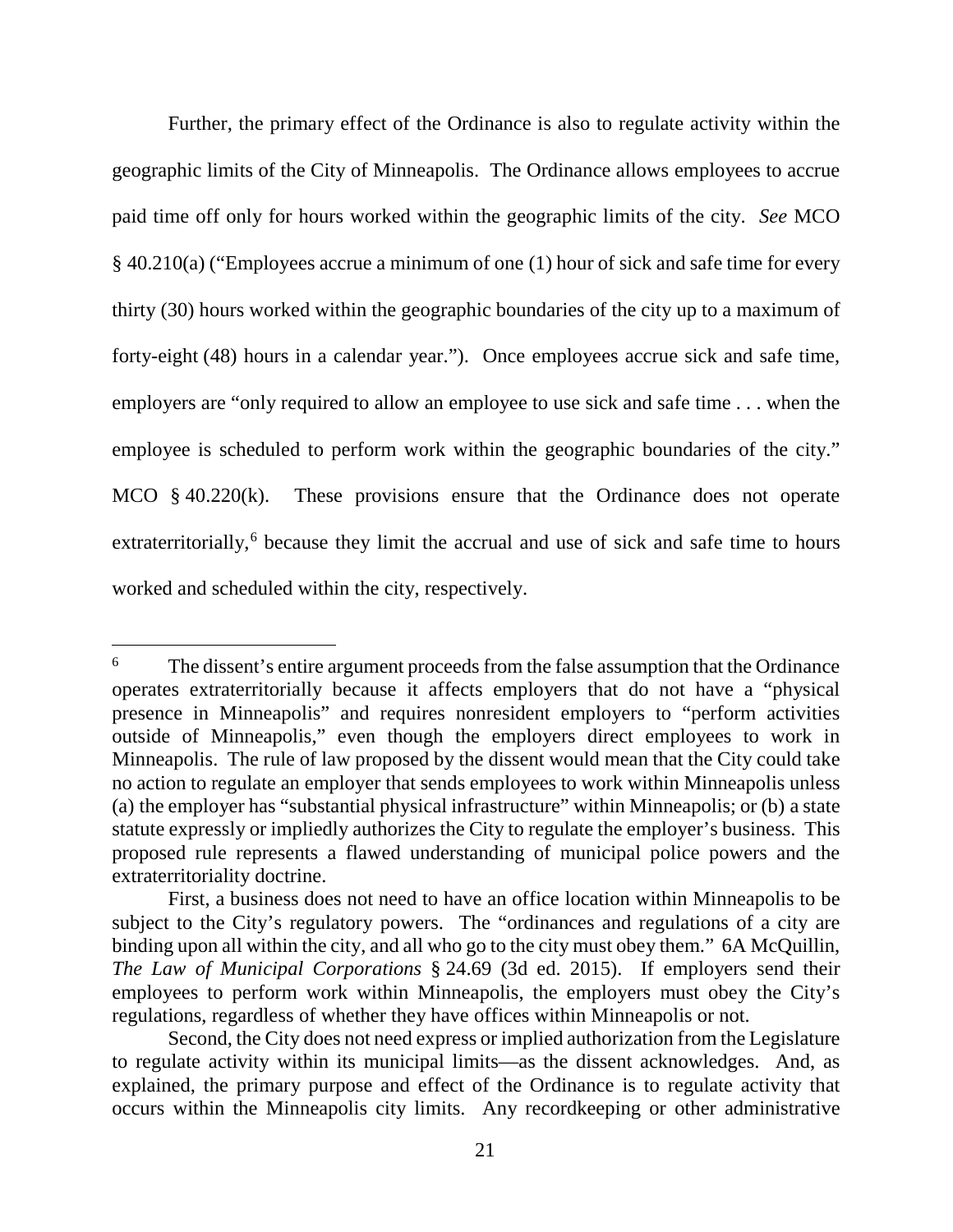We note that the dissent offers several hypotheticals to demonstrate the "extraordinary" reach of the Ordinance. But the situations imagined by the dissent are extreme examples, and we decline to apply this court's extraterritoriality jurisprudence using hypothetical outliers. Instead, we can look to the real-life examples cited by the City, such as the 2,000 janitors regularly working throughout Minneapolis, cleaning commercial office space like the Wells Fargo Center and the U.S. Bank Plaza. Many of these janitors work exclusively within Minneapolis, even though the cleaning services that employ them do not have physical office locations within the city limits. The dissent ignores these real-world examples in favor of speculation about enforcement scenarios that may never occur.

Moreover, municipalities have "wide discretion" to use their police power to regulate matters of public health. *State v. Crabtree Co.*, 15 N.W.2d 98, 100 (Minn. 1944); *see also Alexander Co. v. City of Owatonna*, 24 N.W.2d 244, 251 (Minn. 1946) ("Municipalities have generally been accorded wide latitude in the exercise of police powers . . . . This is especially true with respect to conditions affecting public health and safety."), *overruled on other grounds*, *Johnson v. City of Plymouth*, 263 N.W.2d 603, 608 (Minn. 1978). We will not overrule the City's use of its discretion to implement regulations intended to protect the health of those living and working within Minneapolis based on speculation and hypotheticals.

 $\overline{a}$ 

requirements imposed by the Ordinance arise only once an employer has sent its employees into the City for work and thereby subjected itself to the City's police power. The Ordinance is therefore valid under the extraterritoriality doctrine without any need for implied or express authorization from the Legislature.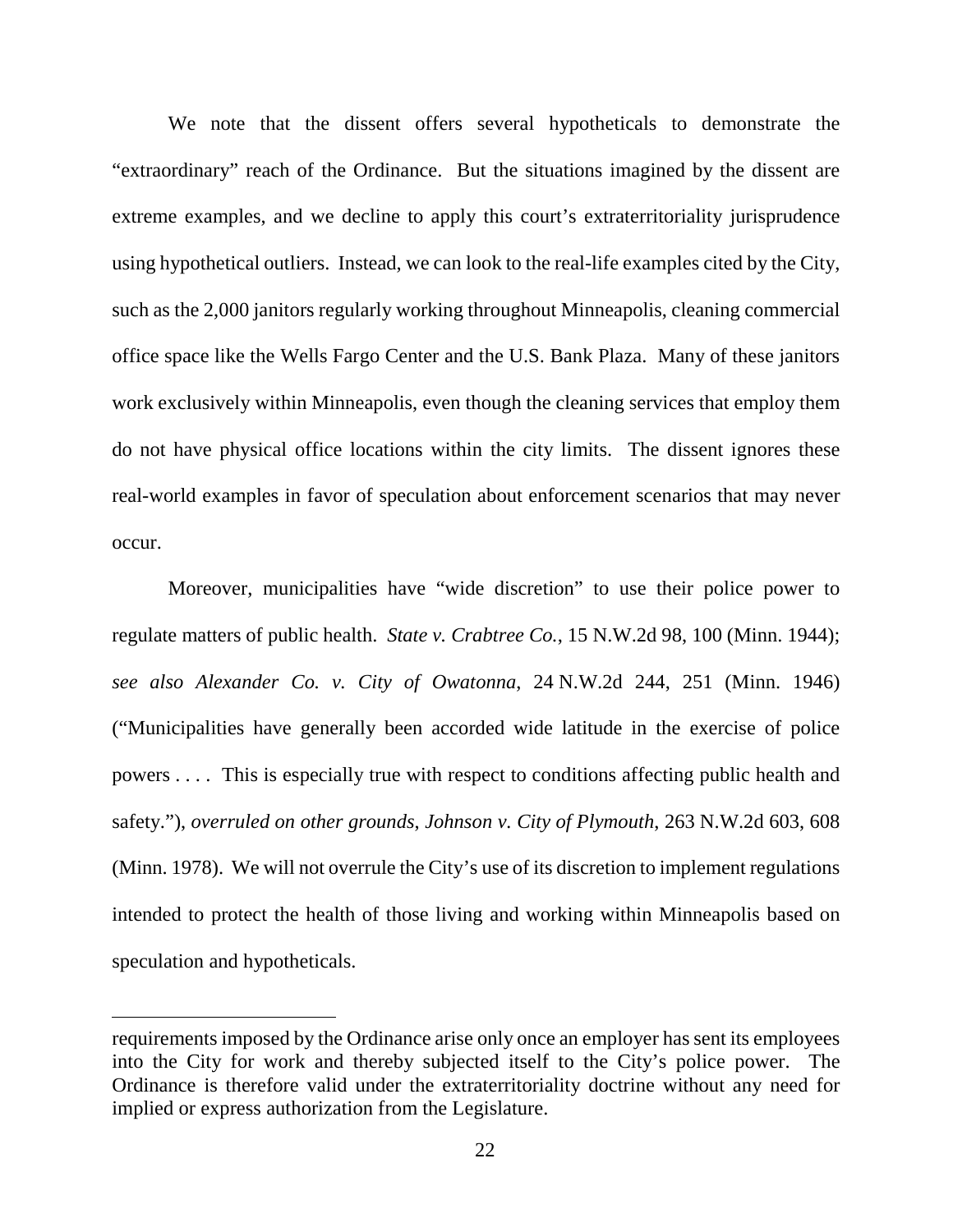Finally, the Chamber urges us to hold that the Ordinance violates the extraterritoriality doctrine because the Ordinance goes farther than is reasonably necessary to accomplish the goal of the regulation.<sup>[7](#page-22-0)</sup> But this is not the proper focus of an extraterritoriality challenge.<sup>[8](#page-22-1)</sup> Instead, as explained above, we look to the purpose and effect of a municipal regulation to determine whether the regulation violates the extraterritoriality doctrine. The findings, conclusions, and purposes laid out in extensive detail in the Ordinance demonstrate that the City's regulation is a valid exercise of municipal authority.

<span id="page-22-0"></span><sup>&</sup>lt;sup>7</sup> The Chamber argues that the Ordinance does not "materially benefit" the City of Minneapolis because an employee working only the minimum 80 hours per year within the city would not accumulate a full day of sick time for four years. The question of the City's policy judgment in setting the threshold at 80 hours per year is irrelevant to the extraterritoriality doctrine. *See State ex rel. Beery v. Houghton*, 204 N.W. 569, 570–71 (Minn. 1925) ("[T]he exercise of the police power is legislative. Its policy is not for the courts. Only when its exercise unconstitutionally affects personal or property rights do the courts take cognizance; and it is presumed that the legislative body investigated and found conditions such that the legislation which it enacted was appropriate.").

<span id="page-22-1"></span><sup>&</sup>lt;sup>8</sup> The Chamber argues that the Ordinance is not "narrowly crafted" and lacks a "sufficient nexus with the harm it is intended to protect against." These arguments import substantive due process principles into the extraterritoriality doctrine. The Chamber has not asserted that the Ordinance violates state or federal due process protections. *See, e.g.*, *Fairmont Foods Co. v. City of Duluth*, 110 N.W.2d 155, 157 (Minn. 1961) (holding a licensing requirement for the sale of milk unconstitutional because it not reasonable in light of the public health justifications offered by the City of Duluth); *State v. Clarke Plumbing & Heating, Inc.*, 56 N.W.2d 667, 669 (Minn. 1952) ("[W]here the authority of the city to enact any given regulation or ordinance is, by its terms, general, any ordinance passed pursuant thereto must be a reasonable exercise of that power, or it will be pronounced invalid."); 5 McQuillin, *The Law of Municipal Corporations* § 18.1 (3d ed. 2015) ("Generally speaking, ordinances must be reasonable and not oppressive, and unreasonable ordinances are void."). Thus, we decline to address these arguments.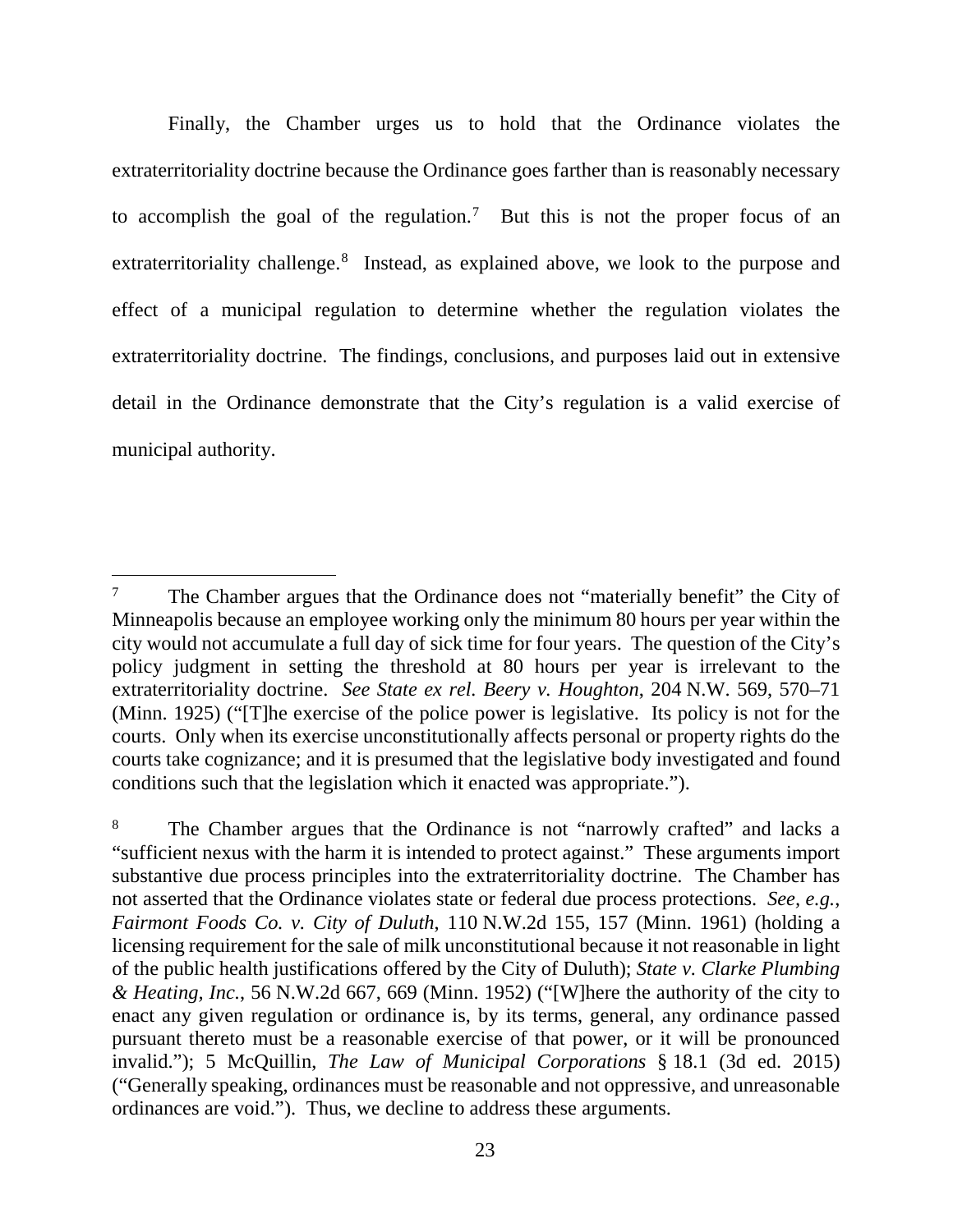Because the primary purpose and effect of the Ordinance is the regulation of sick and safe time within the City of Minneapolis, we hold that the Ordinance does not violate the extraterritoriality doctrine.

# **CONCLUSION**

For the foregoing reasons, we affirm the decision of the court of appeals. Affirmed.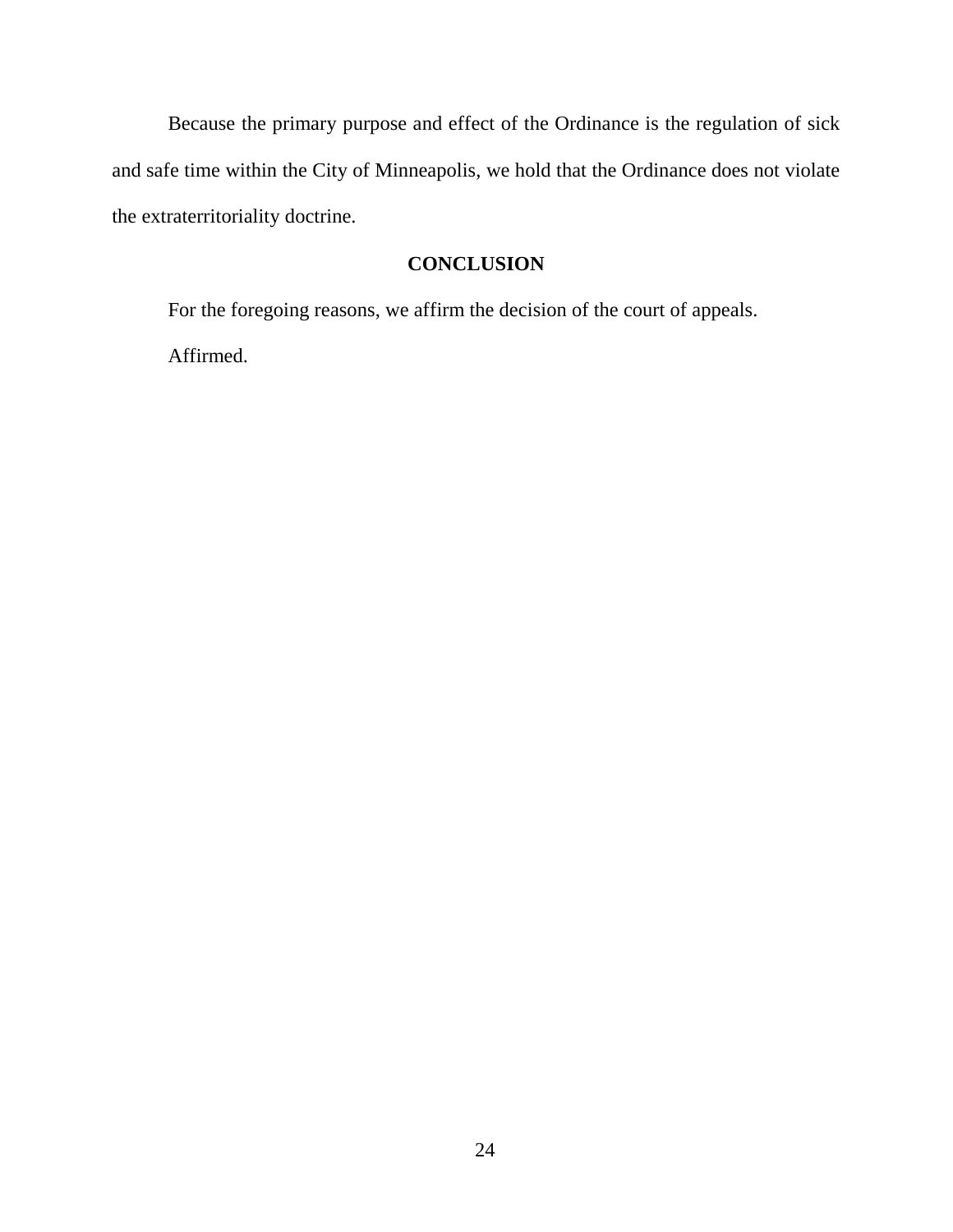## D I S S E N T

ANDERSON, Justice (dissenting).

Respondent City of Minneapolis passed an ordinance that requires employers to provide paid leave time to any employee who performs work within the city. Because the effects of this ordinance extend beyond the borders of Minneapolis, in violation of the extraterritoriality doctrine, I respectfully dissent.<sup>[1](#page-24-0)</sup>

I.

Minnesota municipalities, including the City of Minneapolis, "possess no inherent powers and are purely creatures of the legislature." *Breza v. City of Minnetrista*, 725 N.W.2d 106, 110 (Minn. 2006); *see* Minn. Const. art. XII, § 3 ("The legislature may provide by law for the creation, organization, administration, consolidation, division and dissolution of local government units and their functions . . . ."). Municipalities "possess only those powers that are conferred by statute or implied as necessary to carry out legislatively conferred powers." *Breza*, 725 N.W.2d at 110. Municipalities have private (or corporate) powers, such as the power to contract for services, and governmental powers, such as the power to pass ordinances. 2A McQuillin, *The Law of Municipal Corporations* § 10.5 (3d ed. 2017). This case involves a dispute over the use of a governmental power by Minneapolis to require employers located outside of its borders to implement a leave time policy for employees if those employees perform work in Minneapolis. The

<span id="page-24-0"></span> $1^1$  Because I conclude that the Minneapolis Sick and Safe Time Ordinance violates the extraterritoriality doctrine and cannot be sustained, even with the geographic limit imposed by the district court's injunction, I would reverse the court of appeals. Thus, I would not reach the preemption issue.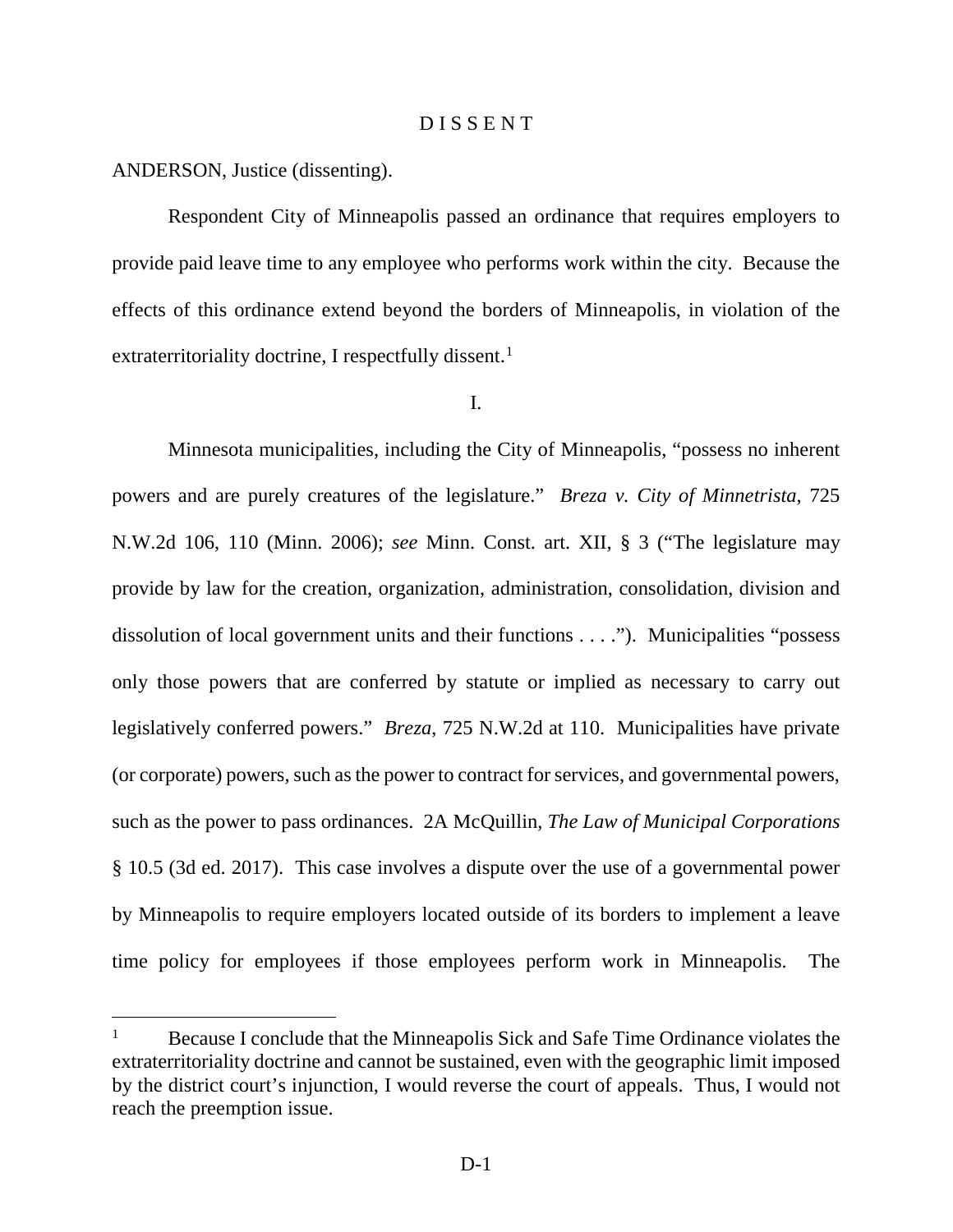Minneapolis Sick and Safe Time Ordinance (the Ordinance), inter alia, requires non-Minneapolis employers, including those with no physical presence in Minneapolis, to post notices, maintain records, and submit to inspections by Minneapolis inspectors. Minneapolis, Minn., Code of Ordinances (MCO) §§ 40.250(b), 40.270 (2019). The reach of the Ordinance beyond the borders of Minneapolis violates our extraterritoriality doctrine.

The extraterritoriality doctrine, as it applies to Minnesota municipalities, is inherent to the American form of municipal organization.<sup>[2](#page-25-0)</sup> It has been a longstanding rule of American jurisprudence that municipalities are creatures of the state and can exercise only those powers permitted by the state.<sup>[3](#page-25-1)</sup> The general rule regarding a municipality's authority is that, absent a specific grant of authority by the Legislature, "the power and jurisdiction of [a] city are confined to its own limits and to its own internal concerns." *City of Duluth v. Orr*, 132 N.W. 265, 265 (Minn. 1911) (holding that constitutional authority to adopt a municipal charter does not expressly or impliedly allow a city to regulate a "territory or people not a part of or within the city"). When there is an express grant of authority by the Legislature to regulate for a specific purpose, we have looked to whether the statute implies

<span id="page-25-0"></span><sup>&</sup>lt;sup>2</sup> For a history of the jurisdictional reach of cities in ancient times, including Greek city-states and early British hamlets, and the evolution of municipalities to the more limited modern statutory and charter cities, see Russell Webber Maddox, *Extraterritorial Powers of Municipalities in the United States* 6–8 (1955).

<span id="page-25-1"></span>The doctrine is readily apparent in the early years of the last century in the judicial rejection of municipal taxation of traffic through a city without an express legislative grant authorizing that taxation. *See* William Anderson, *The Extraterritorial Powers of Cities*, 10 Minn. L. Rev. 564, 567 (1926) (citing several supporting cases and stating that such ordinances should reach businesses that are only "strictly or primarily within the city").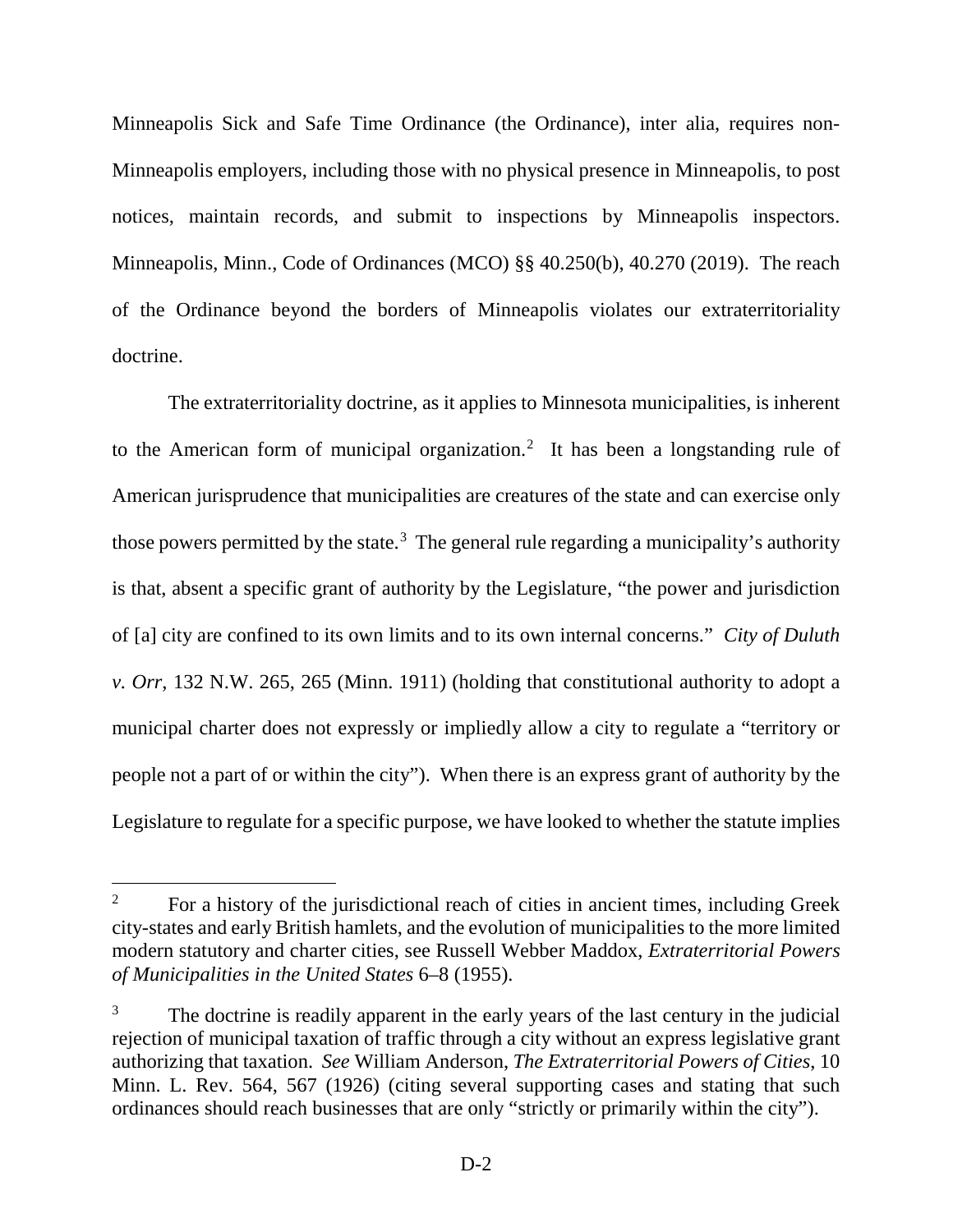the power to regulate beyond the borders of the municipality to achieve the Legislature's purpose in granting such power. *See State v. Nelson*, 68 N.W. 1066, 1067–68 (Minn. 1896).

We have had two occasions to apply the extraterritoriality doctrine to municipal legislation; and the holdings are consistent with each other and with the history, tradition, and jurisprudence on extraterritoriality. *See Orr*, 132 N.W. at 266; *Nelson*, 68 N.W. at 1067–68; s*ee generally* William Anderson, *The Extraterritorial Powers of Cities*, 10 Minn. L. Rev. 475 (1926) (discussing the extraterritorial powers of cities). Contrary to the court's holding today, the law applied in both *Orr* and *Nelson* leads to the conclusion that Minneapolis exceeded its authority by adopting the Ordinance, which applies to employers located beyond its borders.

In *Orr*, we held that the City of Duluth exceeded the authority granted by the Legislature when it enacted an ordinance regulating the storage of explosives. 132 N.W. at 265. Through its general powers granted by the Legislature, Duluth had the authority to pass ordinances to protect the "public health, comfort and safety" of its residents. *Id.* Duluth exercised this power by passing an ordinance to protect its residents from explosives that were being stored in an unsafe manner. *Id.* The effect of the ordinance was that the locations, types, and storage of the explosives were regulated and licensed. *Id.*

To fully protect its residents, Duluth extended the reach of its authority by regulating the storage of explosives within a territory up to one mile outside of the city limits. *Id.* We held that this extraterritorial effect was impermissible because a general grant of authority to regulate an activity does not permit a municipality to regulate beyond its borders. *Id.* at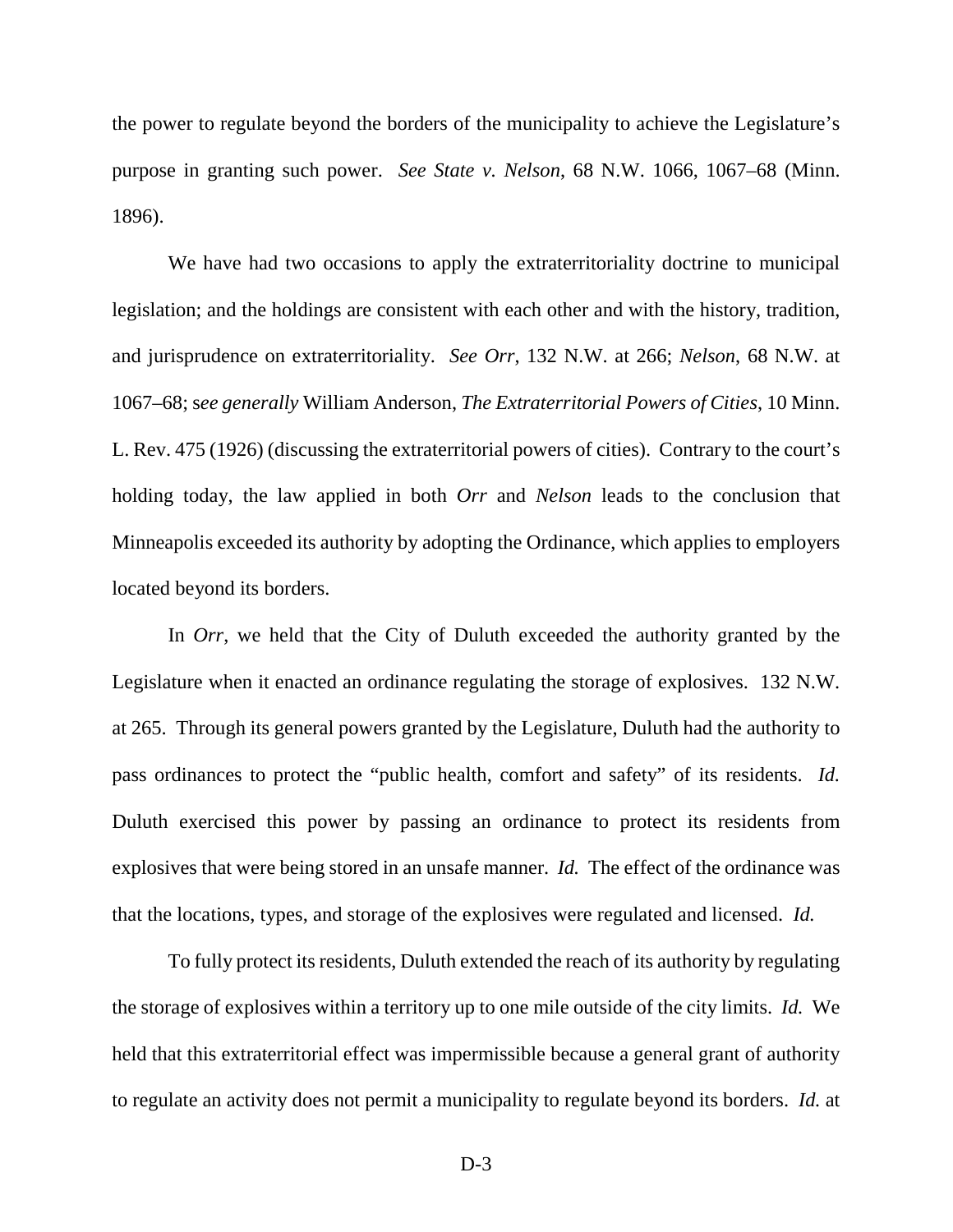266 ("The right given to the people within prescribed territorial limits to adopt a complete municipal code does not warrant the assumption by them of power over territory and people beyond those limits, even though the control of such territory and people would be convenient and gratifying to the people within the city."). Thus, for municipal regulations based on a general grant of authority, we do not balance or weigh the purpose and effect of the regulation; rather, we draw a firm line at the boundary of the municipality, holding that any extraterritorial effect is impermissible.

In *Nelson*, we were faced with whether there was implied authority for an ordinance to operate, in part, outside a city's borders when there was an express grant of power by the Legislature to cities to regulate for a specific purpose. 68 N.W. at 1067. The issue was whether a Minneapolis ordinance that required an inspection of dairy herds outside the city, as a condition to obtain a license to sell milk within the city, was implied in the Legislature's specific grant of authority for cities to regulate the sale of milk and dairy herds within the city. *Id.* We held that "[t]he manifest purpose of the statute under which this ordinance was passed was to enable the city council to adopt such reasonable police regulations as would prevent the sale of unwholesome milk within the city, and not merely to prevent the keeping of unhealthy dairy herds within the city limits." *Id.* at 1068. In analyzing the scope of the ordinance, we held that it was "reasonably necessary to prevent the milk of diseased cows being sold within the city." *Id.* We concluded that there was no extraterritorial operation because the only subject upon which the ordinance operated was the sale of milk within Minneapolis. *Id.*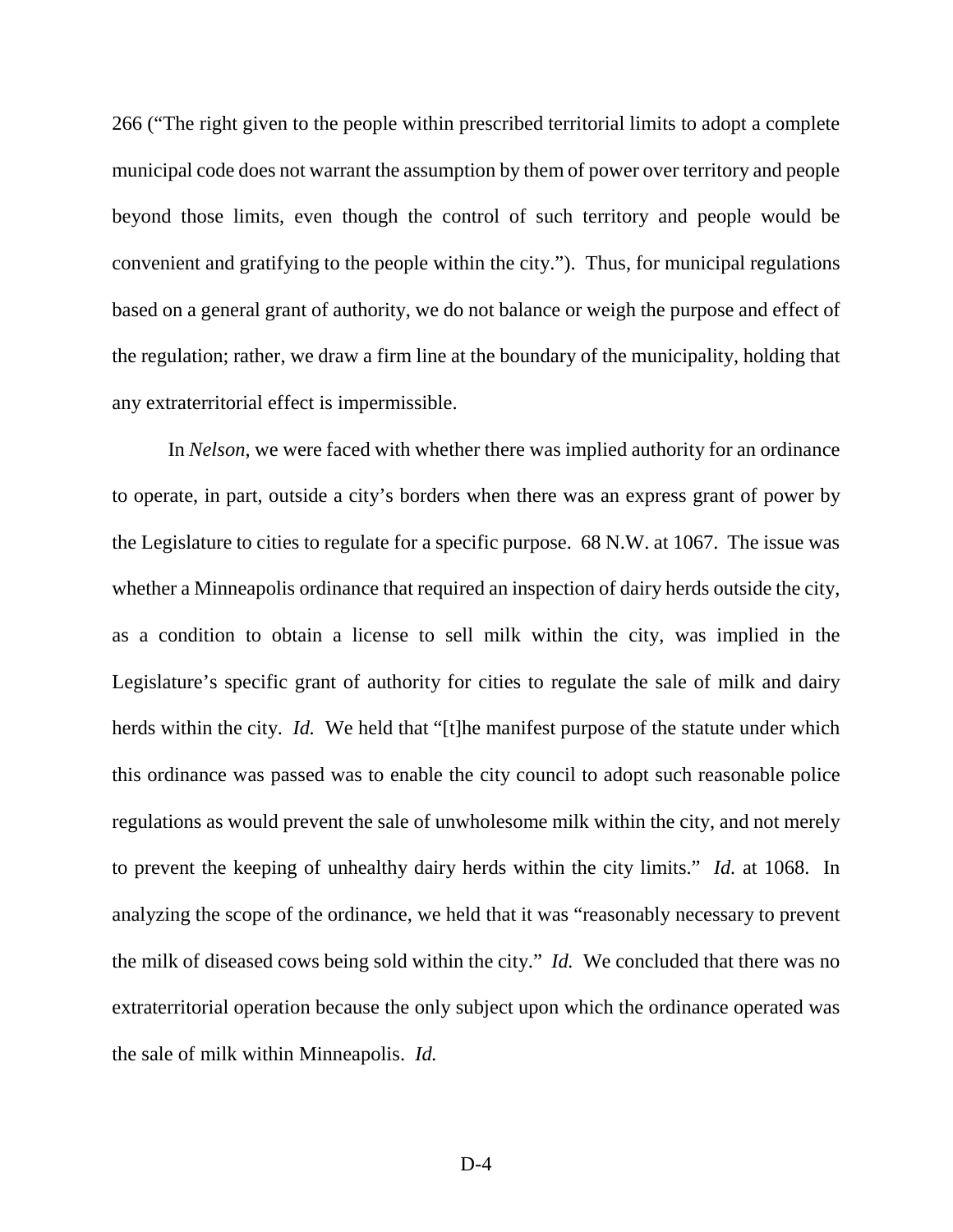Thus, in *Nelson*, we upheld an ordinance that had effects outside the city limits because there was an implied power to regulate extraterritorially so as to effectuate the manifest purpose of the statute. Unlike in *Orr*, in *Nelson*, the authority for the city ordinance was derived not from a general grant of power but rather from an express grant of legislative authority for the city to regulate the sale of milk within city limits. *See* 1895 Minn. Laws 489, 489, ch. 203, § 1 ("The city council of any city may by ordinance ... issue licenses . . . for the sale of milk within its limits and regulate the same . . . and [] appoint such inspectors . . . as are necessary for the proper enforcement of such laws and ordinances . . . ."). In accordance with this express grant of authority to regulate the sale of milk, Minneapolis passed an ordinance requiring that individuals or businesses obtain a license prior to selling milk within the city. $4$  We held there to be no extraterritorial issues

<span id="page-28-0"></span><sup>&</sup>lt;sup>4</sup> The court disagrees with my reading of *Nelson*, but the court misunderstands how the extraterritoriality doctrine applies.

The issue is not whether the Legislature passed a statute to allow a municipality to regulate beyond its borders, which it could do, as is the classic case when the Legislature passes a statute allowing cities to regulate activities within a certain number of miles beyond their borders. *See, e.g.*, *Higgins v. City of Galesburg*, 81 N.E.2d 520, 523 (Ill. 1948) (allowing a city, by statute, to extend its regulations one-half mile beyond its borders and, by implication, holding that the city has no authority to regulate beyond that limit, stating, "[m]unicipalities have no extra-territorial licensing power unless expressly or impliedly delegated by statute"). Absent an express statutory grant to regulate beyond its borders, the issue is whether a municipality has an implied grant of authority to do so for the purpose of carrying out an express grant to regulate activities. *See* 9 McQuillin, *The Law of Municipal Corporations* § 26.10 (3d ed. 2016) ("[T]he right to exercise police power beyond the municipal boundaries must be derived by legislative grant which expressly or impliedly permits it  $\dots$ ." ).

The *Nelson* court determined whether, under an *express* grant of authority to regulate the sale of milk within the city, there was an *implied* grant to pass ordinances that were effective beyond the city's borders. The court today does not point to a single statute that *expressly* authorizes Minneapolis to regulate paid leave time. If Minneapolis had that authority, then, perhaps, the court could take the next step of determining whether, under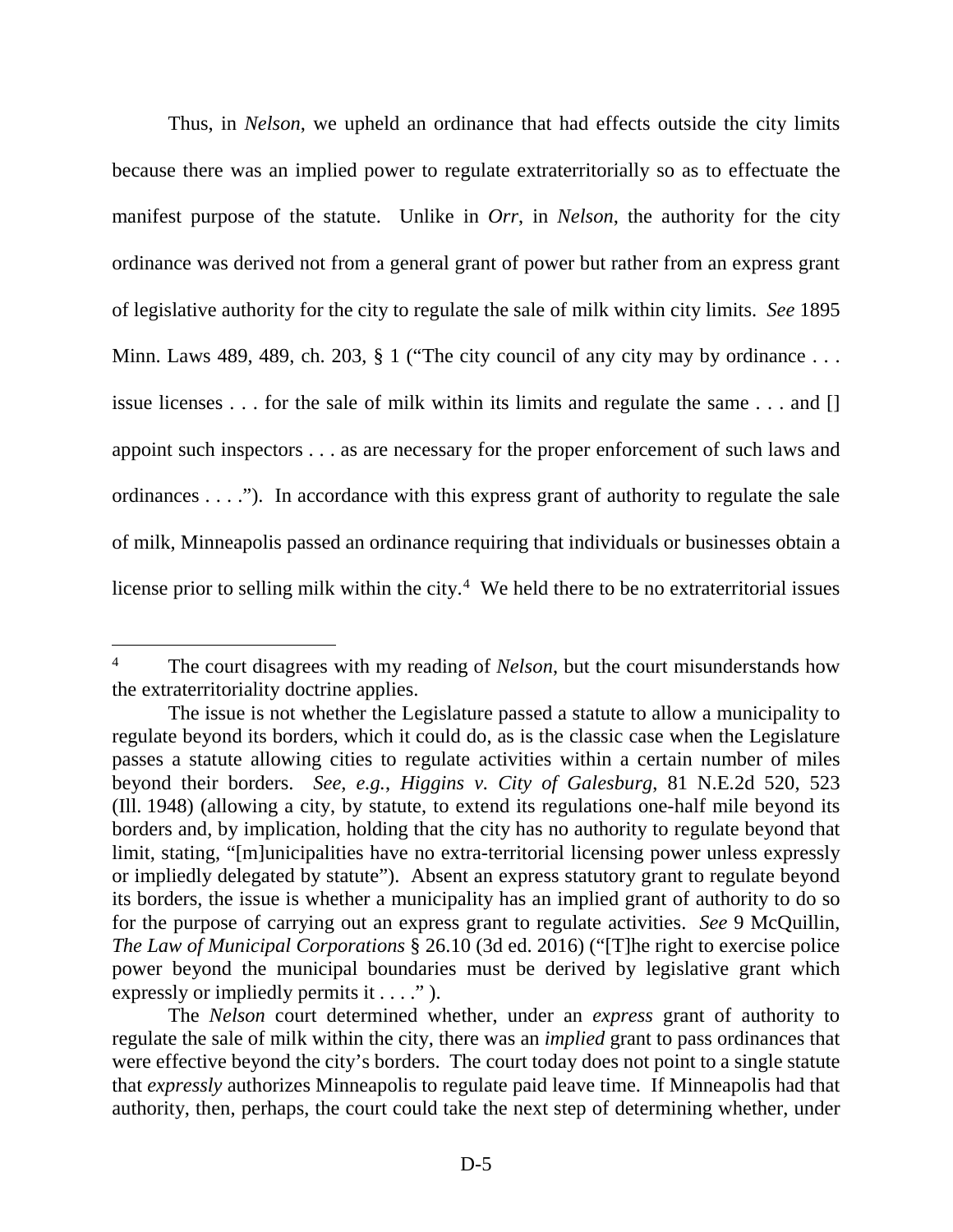because Minneapolis operated under an express grant of legislative authority and because individuals or businesses seeking a license to sell milk within the city voluntarily subjected themselves to an inspection outside of the city. *Nelson*, 68 N.W. at 1068.

Together, these decisions, and our jurisprudence on city powers in general, stand for the proposition that a municipality must have statutory authority to act. *See* Minn. Const. art. XII, § 3; *Breza*, 725 N.W.2d at 110. When a municipality relies on a general grant of authority to regulate for the general welfare, as was the case in *Orr*, the municipality cannot reach beyond its borders, even if the purpose of that regulation is to protect its residents. *See Orr*, 132 N.W. at 266. But if the empowering statutory authority specifically provides that a municipality may regulate for a particular purpose, such as ensuring that milk is not contaminated, and if achieving that purpose implies that the Legislature granted extraterritorial authority, then we will look to whether the extraterritorial effect was reasonably necessary to carry out the purpose of the Legislature. *Nelson*, 68 N.W. at 1068.

# II.

As an initial inquiry, the first question is whether the Ordinance reaches beyond its borders. If the Ordinance regulates only the activities of Minneapolis residents, or the activities of nonresidents while they are within the borders of Minneapolis, then there is no extraterritorial effect.

that statute, there was *implied* authority to regulate businesses extraterritorially because the regulated entities conduct some business within Minneapolis.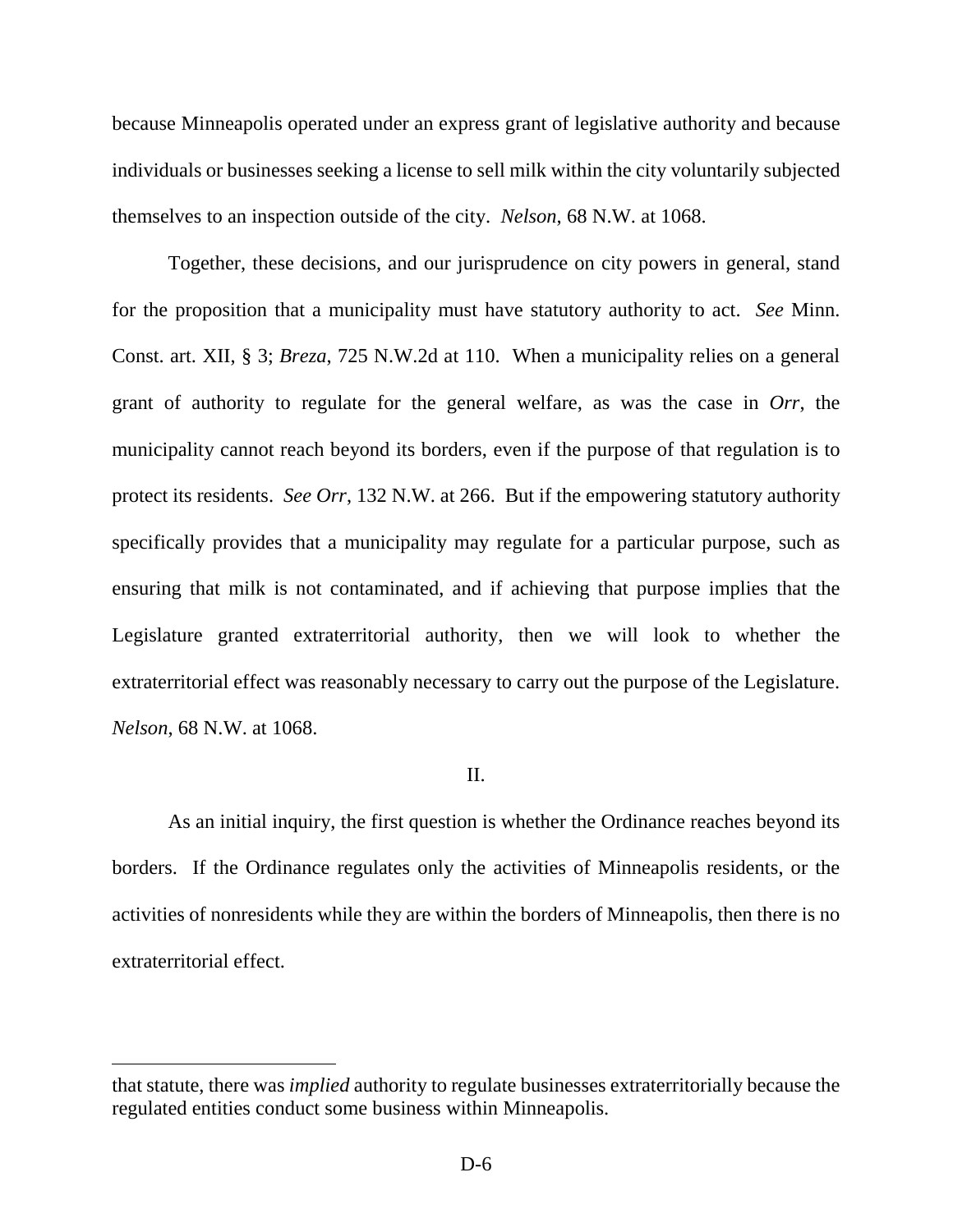Here, on its face, the Ordinance applies to businesses outside Minneapolis and requires those businesses to perform activities outside of Minneapolis, and both the City and the court concede as much.

The reach of the Ordinance is extraordinary. A non-Minneapolis employer is subject to the Ordinance when any of its employees work more than 80 hours in a year within the city limits of Minneapolis. MCO § 40.40. In a five-day work week, if an employee works as few as 19 minutes a day in Minneapolis, the employer is subject to the Ordinance. This would mean that a St. Louis Park pizza delivery business whose employee drives 3 minutes into Minneapolis to deliver a pizza, spends 1 minute handing the pizza to the customer, and 3 minutes driving out of Minneapolis will accrue leave time under the Ordinance if that employee makes as few as *three* such pizza deliveries each work day. A business that picks up raw materials from a northeast Minneapolis warehouse each morning and brings them to a plant in Apple Valley will inevitably travel on Interstate 35W, through Minneapolis, for more than 19 minutes a day.<sup>[5](#page-30-0)</sup>

<span id="page-30-0"></span><sup>&</sup>lt;sup>5</sup> As discussed at oral argument, the Minneapolis Department of Civil Rights has interpreted the Ordinance to not require an employer to accrue leave hours for its employees when employees are driving through the city, making only incidental stops for gas or food. *See* Minneapolis, Minn., Department of Civil Rights Rules Implementing the Minneapolis Sick and Safe Time Ordinance, Rule 2.2 (i.) (July 3, 2019). This concession, if it is one, is unsatisfying for several reasons. This "interpretation" is more akin to nonenforcement rather than an interpretation. The express language of the Ordinance applies to employees "who perform work within the geographic boundaries of the city for at least eighty (80) hours in a year" for a particular employer. MCO § 40.40. The work a delivery driver performs is, in part, to drive through cities, even if one of the delivery stops is not within a particular city. Thus, as the rules associated with the city's ordinances state, the City may change those rules at any time and there is nothing in the Ordinance that prevents enforcement against those whose employees merely pass through Minneapolis while on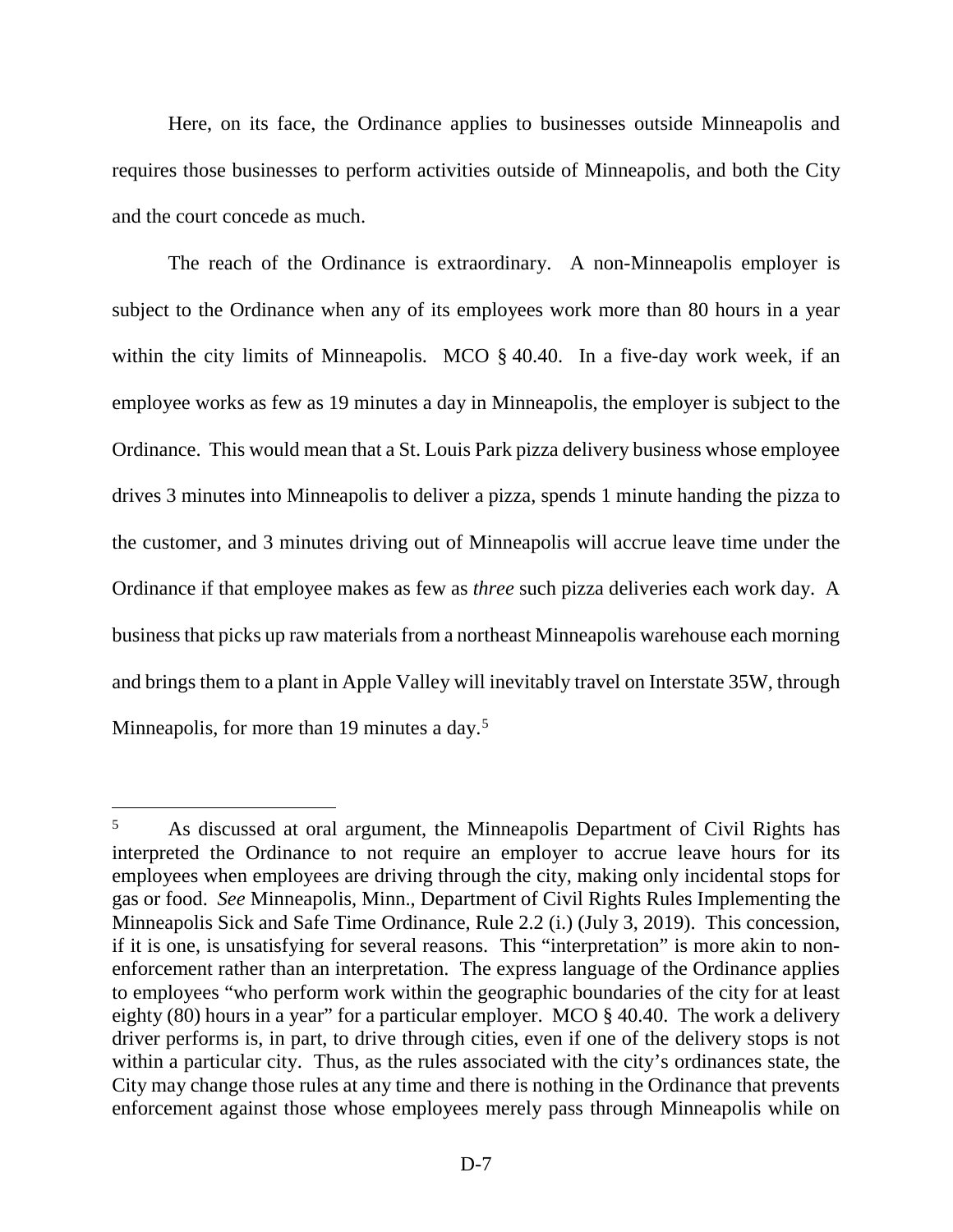And the effects need not be limited to employers in Minnesota. A nationwide freight business in Arizona with thousands of drivers throughout the country is subject to the Ordinance if one of its semitruck drivers, who lives in Wisconsin with a regular route to California, spends just over *three hours every other week* in Minneapolis while his trailer is loaded and unloaded at a customer's warehouse, as one stop among many, en route to the final destination. In that scenario, the employer must (1) post notices in its Arizona offices regarding the Minneapolis leave policy; (2) require its truck driver to track and report how much time he spent in Minneapolis driving and time stopped while his trailer was unloaded and reloaded; (3) record and track in its Arizona offices the hours the driver spent in Minneapolis on each trip through the city; (4) create a special policy to allow the truck driver to take his accrued leave time when he is in Minneapolis; (5) account for accrued leave time on its financial statements; and (6) have procedures in place to accommodate inspections in Arizona by Minneapolis Civil Rights Department inspectors.[6](#page-31-0)

 $\overline{a}$ 

work assignments that occur wholly or substantially outside the municipal boundaries of the city of Minneapolis.

<span id="page-31-0"></span><sup>&</sup>lt;sup>6</sup> During oral argument, the City argued that the complications suffered by a nonresident dairy herd owner were much greater in *Nelson* than here. But in *Nelson*, we upheld the *licensing* ordinance at issue because it regulated the sale of milk within the city. The act of seeking a license was something the seller voluntarily chose to do. The ordinance required a potential licensee to consent to an inspection of the licensee's dairy supplier. If the licensee consented without the authority to do so, then the non-Minneapolis dairy herd owner simply could deny the city inspector access to his herd, and the person seeking a license would not be able to obtain a license. Unlike *Nelson* (and *Orr*), there is no licensing regime here to which employers voluntarily subject themselves.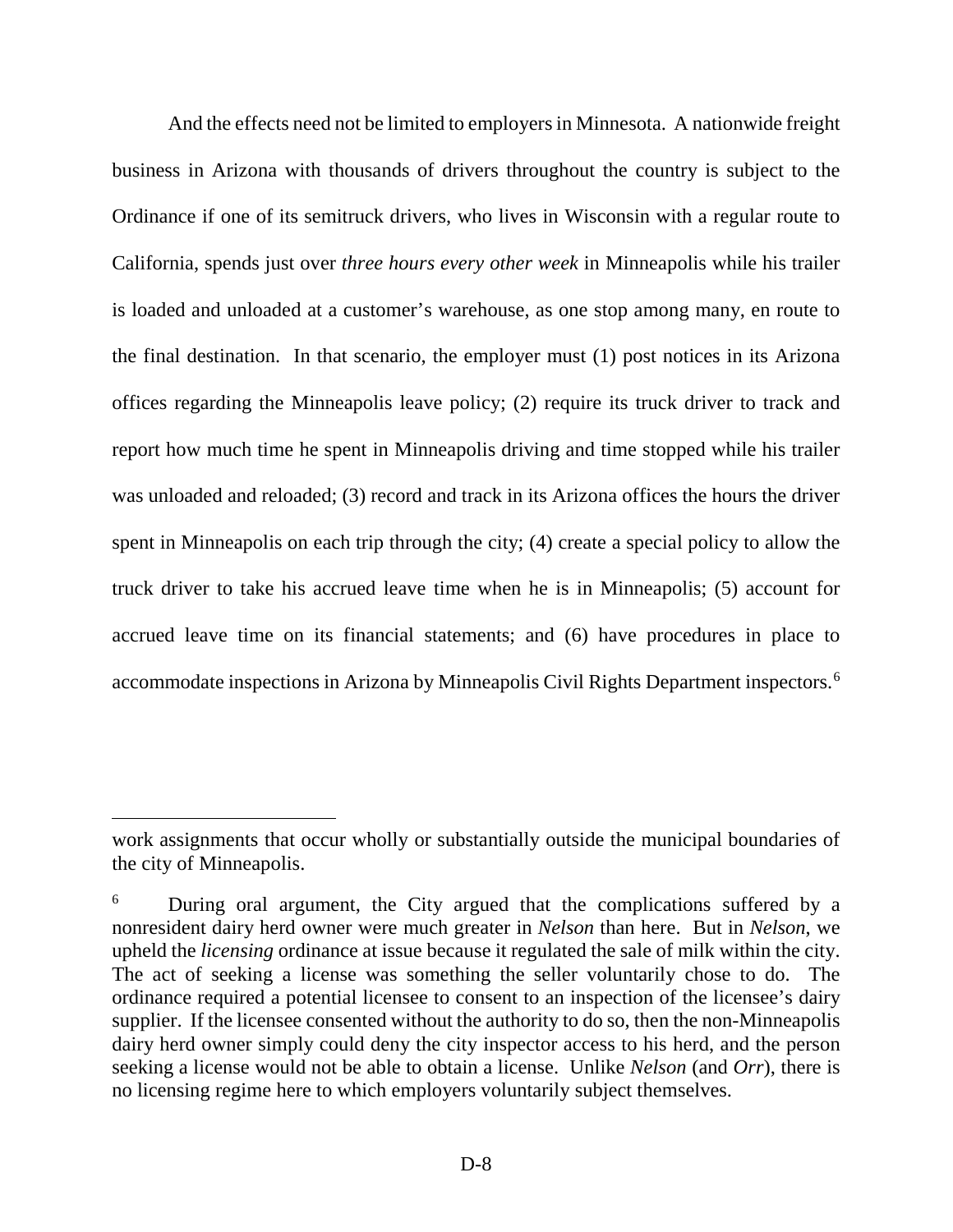Further, the effects of the Ordinance do not apply only to businesses that have employees who actually work in Minneapolis for more than 80 hours a year. An employer may not know which employees, if any at all, will meet the 80-hour requirement in a calendar year, and thus non-Minneapolis employers must create and maintain a recordkeeping system to track all employees who work in Minneapolis, however briefly, in the event that any employee *might* reach 80 hours.[7](#page-32-0) For a business with no Minneapolis locations, all of these required activities, by definition for these businesses, must occur entirely outside of Minneapolis.<sup>[8](#page-32-1)</sup>

If the City finds that a business violated the Ordinance, then the business may be ordered to pay back pay, credit the employee the uncredited leave time plus double the dollar value of the uncredited leave time (up to \$250), pay up to a \$1,500 penalty to the employee for each violation, and pay a fine of up to \$50 per day to the City if the employer fails to comply within five business days. MCO § 40.120. If an employer fails to comply with a final order, the City may initiate a civil action in court seeking legal and equitable relief, along with attorney fees and costs. MCO § 40.140.

<span id="page-32-0"></span><sup>&</sup>lt;sup>7</sup> The Ordinance contains a presumption of non-compliance if an employer fails to meet the recordkeeping burden. MCO  $\frac{2}{3}$  40.270(e). The Ordinance provides that if an employer "fails to maintain or retain adequate records or does not allow" the Minneapolis Department of Civil Rights "reasonable access to the records and an issue arises as to an alleged violation of an employee's rights under this chapter, it shall be presumed that the employer has violated this chapter, absent clear and convincing evidence otherwise." *Id.* It is true that rules promulgated by the Minneapolis Department of Civil Rights do not require an employer to track the activity of all employees; but the Department does not need to adopt such a rule because the plain language of the Ordinance creates the presumption and liability for a business that does not track every possible data point that the Department might insist on reviewing. Given the heavy penalties associated with alleged civil rights violations, it would be an enormous business risk to do otherwise.

<span id="page-32-1"></span><sup>8</sup> The court, citing to *State v. Crabtree Co.*, 15 N.W.2d 98, 100 (Minn. 1944), states that municipalities have "wide discretion" to use their police power to regulate matters of public health. But, as *Crabtree* states: "No specific legislative sanction is needed to vitalize the general welfare clause of a city charter. No express grant of power to legislate upon any particular subject is necessary." *Id.* This is true in Minnesota and in many jurisdictions and is cited as the general rule in treatises as it relates to regulation within a municipality.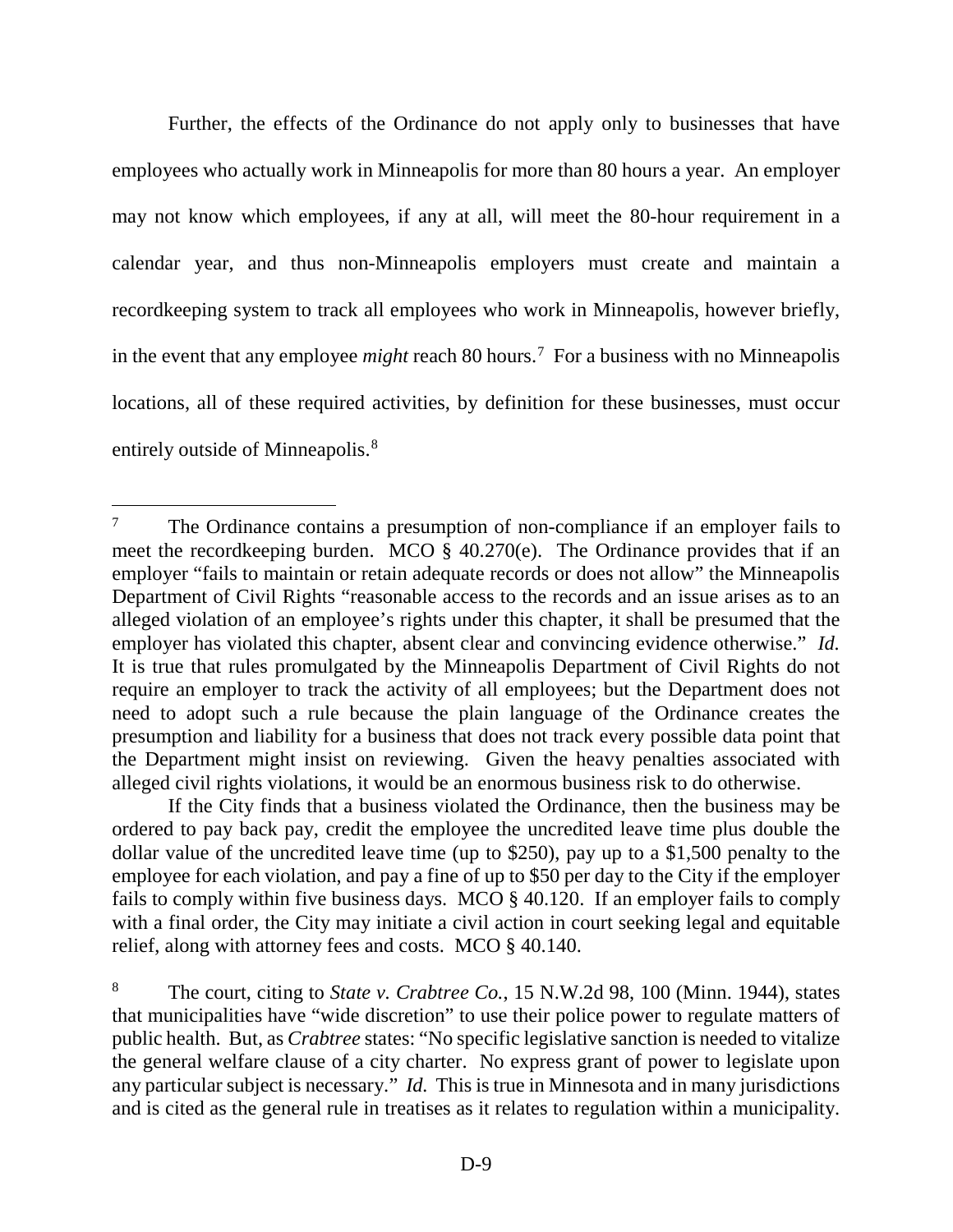Thus, there can be no dispute that the Ordinance has an effect beyond the borders of Minneapolis. This extraterritorial effect is neither incidental nor indirect, nor an unintended byproduct of the Ordinance. Put another way, the extraterritorial reach of the Ordinance is a feature, not a bug, and that reach is plain from the intended scope of the Ordinance. Because the Ordinance does not exempt employers located outside of Minneapolis, and requires those non-Minneapolis employers to perform activities at locations that, by definition, must be outside Minneapolis, the Ordinance has extraterritorial effects on *all* non-Minneapolis businesses whose employees work in Minneapolis, regardless of how minimal the work.<sup>[9](#page-33-0)</sup>

 $\overline{a}$ 

*See* 6A McQuillin, *The Law of Municipal Corporations* § 24.46 (3d ed. 2015) ("[A] general welfare or general grant of power clause unquestionably vests broad police power in a municipal corporation" but "is limited to matters of an inherently local nature."). But Minneapolis seeks to regulate activities outside its municipal boundaries and the *Crabtree*  declaration is of no help to the court because the general rule is that an assertion of general welfare powers is not effective outside of municipal boundaries. *Id.* ("A general welfare clause does not authorize extraterritorial action."); *see also* 9 McQuillin, *The Law of Municipal Corporations* § 26.10 (3d ed. 2016) ("[E]xercis[ing] police power beyond the municipal boundaries must be derived by legislative grant which expressly or impliedly permits it  $\dots$ .").

<span id="page-33-0"></span><sup>&</sup>lt;sup>9</sup> The circumstances in which the extraterritoriality doctrine applies to prevent municipal regulation outside city boundaries are not a model of mathematical precision. It is certainly clear enough that if an employer's operation is *completely outside* the municipality, with no physical presence within the municipality, the municipality violates the extraterritoriality doctrine by regulating that employer's business activities. An employer with substantial physical infrastructure within the boundaries of the city has a weaker claim to exemption from municipal regulation on the basis of the extraterritorial doctrine.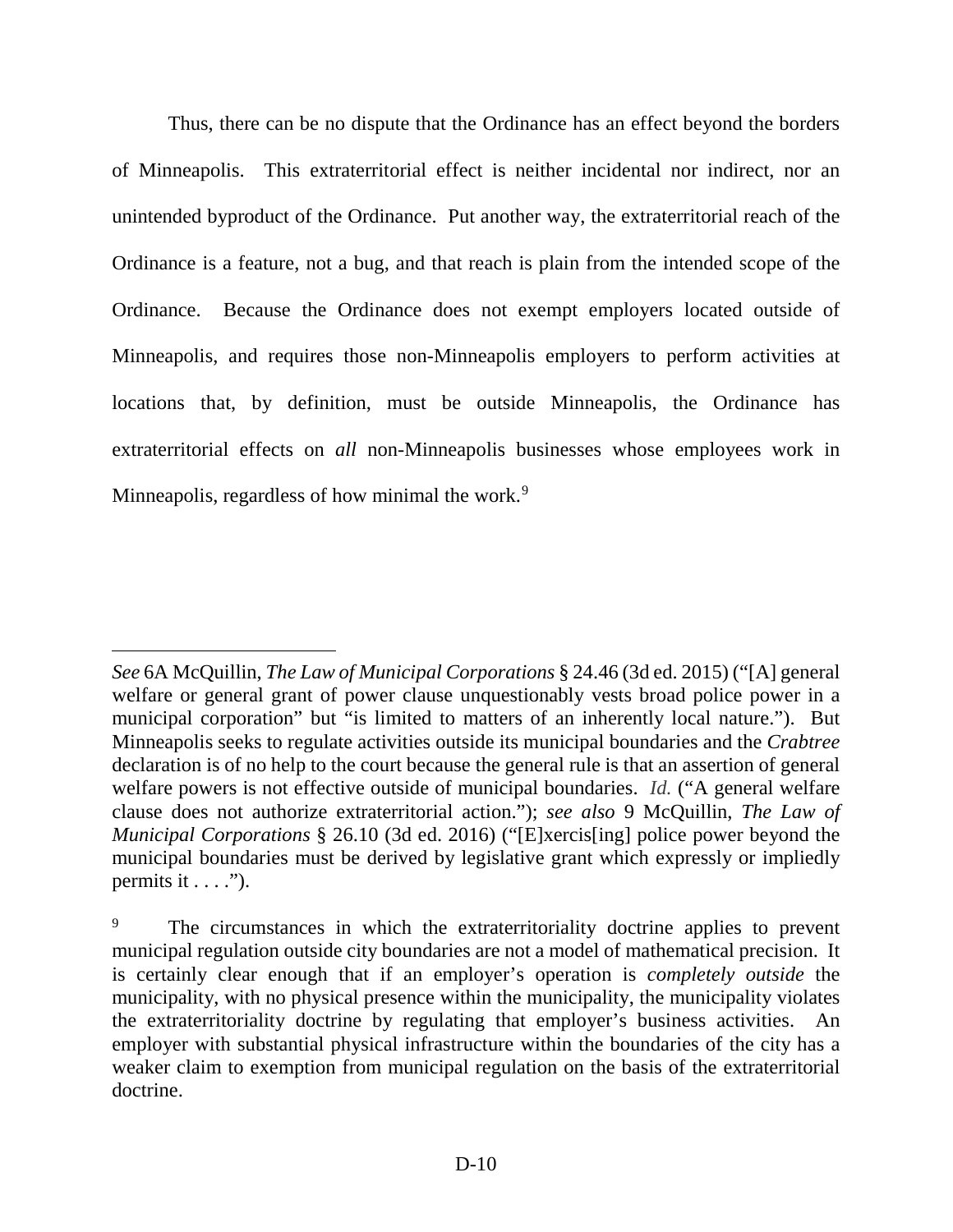Because there are extraterritorial effects, I next turn to the question of whether the Legislature granted Minneapolis the power to regulate employer leave outside of the city's boundaries. Unlike in *Nelson*, there is no statute that authorizes Minneapolis to regulate leave and to impose, either directly or by implication, the requirements of the Ordinance on employers located outside of the city. Unlike in *Nelson*, no statutory authority for municipalities to regulate leave offered, or not offered, by businesses located outside city limits exists.<sup>[10](#page-34-0)</sup> Thus, Minneapolis must rely on its general powers, and we have said that a general grant of authority does not give a municipality "power over territory and people beyond [its boundaries]." *Orr*, 132 N.W. at 266. This should end the analysis; and the Ordinance, to the extent it reaches employers located outside of Minneapolis, should be invalidated.

Instead of applying our precedent as analyzed above, the court invents a new test for analyzing whether a municipality can regulate activity beyond its borders. The court now looks to the primary purpose and effect of the Ordinance, divorced from the statutory authority element that was the foundation for our decision in *Nelson*. [11](#page-34-1) Under the court's

<span id="page-34-0"></span><sup>&</sup>lt;sup>10</sup> When asked this question at oral argument, the City conceded that there is no special grant of power by the Legislature to regulate extraterritorial leave policies.

<span id="page-34-1"></span> $11$  The absence of any support from other jurisdictions for what is essentially a judicial blessing over the exercise of municipal authority beyond territorial limits is telling. Moreover, the problem the City is attempting to solve does not require either ignoring or violating the extraterritoriality doctrine. Assuming that it is not preempted, Minneapolis can apply its ordinance to all employers located within the city's boundaries. Alternatively, the Legislature can enact a law either establishing leave policies for the entire state or enact a law that allows municipalities, including Minneapolis, to regulate the type of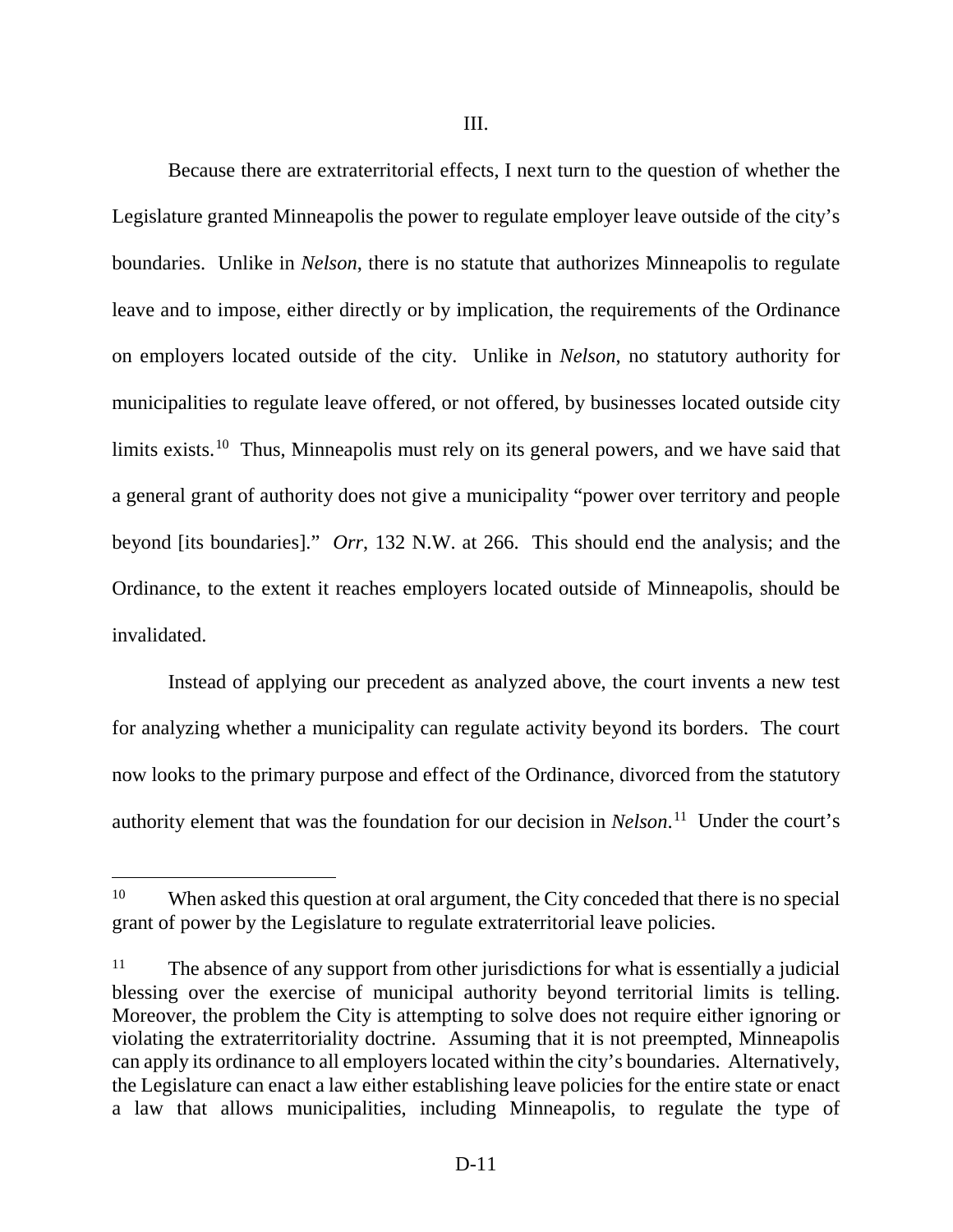test, if the primary effect of the Ordinance is to regulate activity within the city, then the Ordinance is valid; in essence, if the purpose and effect align, the Ordinance is self-empowering regardless of municipal boundaries and the extraterritorial doctrine.<sup>[12](#page-35-0)</sup> Under the court's new test, *Orr* would have been decided differently. Surely the primary purpose and effect of regulating explosives by Duluth was to protect its residents from the effects of the unsafe storage of explosives. Certainly, under the new test, Duluth could extend its ordinance a mere mile beyond city limits as a reasonable means of protecting its citizens.

The court raises concerns about a business outside of Minneapolis sending employees into the city and posits a janitorial service located outside Minneapolis that each day sends 2,000 janitors into the city. The outcome that the extraterritoriality doctrine dictates in the janitorial service example is the same as it is for the hypothetical pizza delivery worker that enters the city for only a few deliveries. The outcome in either circumstance is not an anomaly or a defect, regardless of the numbers or the work location: a municipality simply cannot extend its regulatory powers beyond its geographic borders

 $\overline{a}$ 

extraterritorial activity governed by the Ordinance that it enacted here. *See, e.g.*, *State ex rel. Anoka Cty. Airport Protest Comm. v. Minneapolis-St. Paul Metro. Airports Comm'n*, 78 N.W.2d 722, 728 (Minn. 1956) ("In the final analysis, it must be kept in mind that a municipality is only a political subdivision of the state created for the purpose of performing those functions entrusted to it by the legislature acting for the people of the state as a whole.").

<span id="page-35-0"></span><sup>&</sup>lt;sup>12</sup> After hearing arguments and reviewing the record, the district court found that the benefit of the Ordinance "pales when weighed against the imposition of record keeping and administrative obligations incurred by companies located outside the City." Minneapolis does not challenge this finding.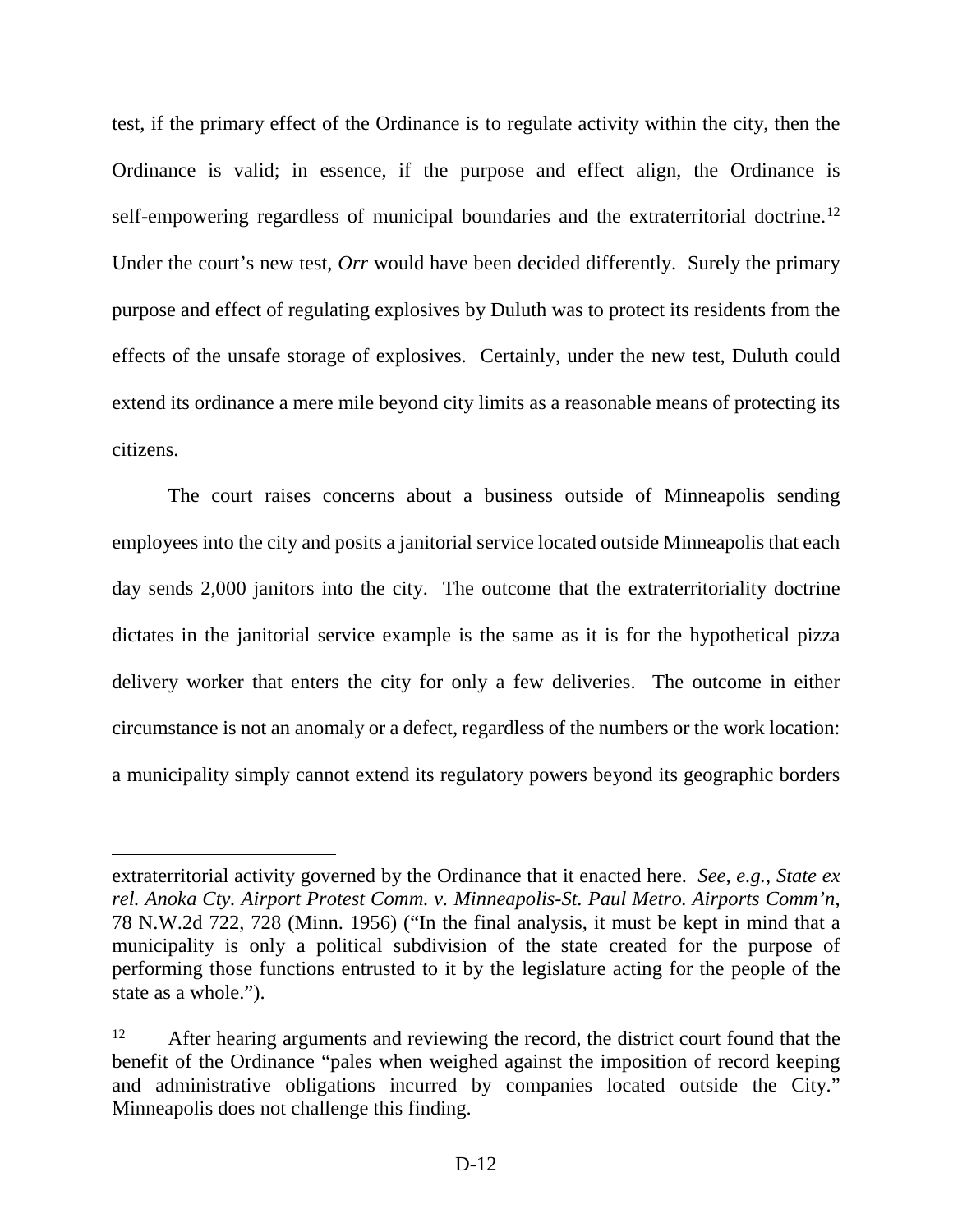without (at least) an implied grant of authority *from the State* to do so. Municipalities are creatures of the State. The State grants municipalities wide latitude within municipal borders, but not otherwise. *Compare* 6A McQuillin, *The Law of Municipal Corporations* § 24.59 (3d ed. 2015) ("[O]rdinances and regulations of a city are binding upon all within the city, and all who go to the city must obey them."), *with id.* § 24.46 (3d ed. 2015) ("A general welfare clause does not authorize extraterritorial action."). *See Higgins v. City of Galesburg*, 81 N.E.2d 520, 523 (Ill. 1948) ("Municipalities have no extra-territorial licensing power unless expressly or impliedly delegated by statute.").

The court's new test is disturbing enough, but the manner in which that test is deployed here is alarming. It is, to say the least, not self-evident that a purpose of preventing those who are ill from entering Minneapolis, as the court here alleges exists, leads inevitably to the conclusion that a St. Louis Park pizzeria must comply with the Ordinance. But even if the result under these facts was otherwise, the court's new test is equivalent to no test at all and amounts to abolishing the extraterritorial doctrine altogether. What carefully crafted ordinance, with all of the usual language about protecting the rights and interests of the residents of any municipality, in the name of some worthy cause, will fail this new test?<sup>13</sup> The better business choice, here, might be to avoid Minneapolis, or Minnesota, altogether.

<span id="page-36-0"></span><sup>&</sup>lt;sup>13</sup> Under the new purpose and effect test, could a municipality require an employer to provide free healthcare coverage whenever an employee enters a municipality? Could a municipality require vacation time to be accrued in the name of well-being and mental health? This new test has no limits. The court states that the "primary purpose and effect of the Ordinance is to regulate work performed within the Minneapolis city limits." This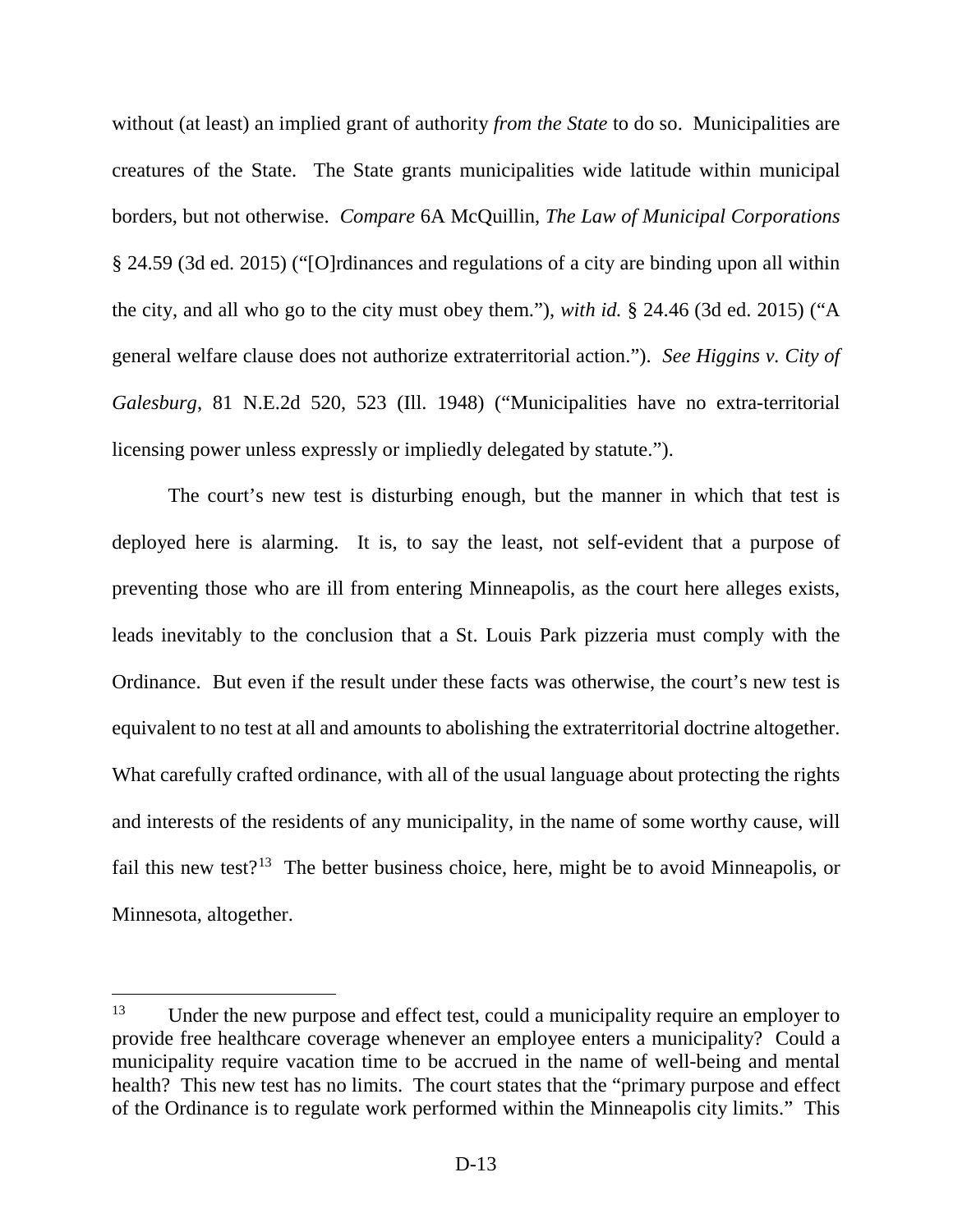The court's application of its new test also ignores the broader statewide effects of the Ordinance. We have evaluated the burden of an ordinance on statewide commerce by examining the potential ripple effect of local legislation across municipalities in other circumstances that did not involve the direct application of the extraterritorial doctrine.[14](#page-37-0) In *State v. Schmidt*, even though there was a statute authorizing municipalities to regulate transient merchants, we invalidated a Brainerd ordinance based on the premise that, if every municipality enacted its own burdensome regulations, the result would be an "intolerable and unreasonable imposition on the operation of a legitimate business." 159 N.W.2d 113, 117 (Minn. 1968) (invalidating a Brainerd ordinance requiring transient merchants to obtain a permit and pay a bond before selling door to door because of the potential impact it would have on a business if the same were required in every municipality the merchant

 $\overline{a}$ 

judicially created doctrine is a bottomless grant of municipal power—any ordinance is valid as long as it regulates work performed within the municipality.

<span id="page-37-0"></span><sup>&</sup>lt;sup>14</sup> This consideration fits well with an extraterritoriality analysis. Other states have applied this ripple-effect analysis as part of their extraterritoriality doctrine. *Cf. Commercial Nat'l Bank of Chicago v. City of Chicago*, 432 N.E.2d 227, 243 (Ill. 1982) (stating that "unrestrained extraterritorial exercise of [home rule] powers in zoning, taxation and other areas could create serious problems" because other cities could pass similar extraterritorial ordinances). In some instances when city legislation has effects that extend beyond its borders, and it is not authorized by statute to do so, courts have invalidated that legislation because there have been "serious consequences to residents outside the municipality, and [the effects have been] more than incidental or de minimus." *Ryals v. City of Englewood*, 364 P.3d 900, 907 (Colo. 2016) (citation omitted) (internal quotation marks omitted). The seriousness of these consequences includes an evaluation of the "ripple effect"—i.e., what would the effect be if multiple municipalities were to enact such legislation. *See City of Longmont v. Colo. Oil & Gas Ass'n*, 369 P.3d 573, 581 (Colo. 2016) (enjoining the city from enforcing an ordinance prohibiting fracking).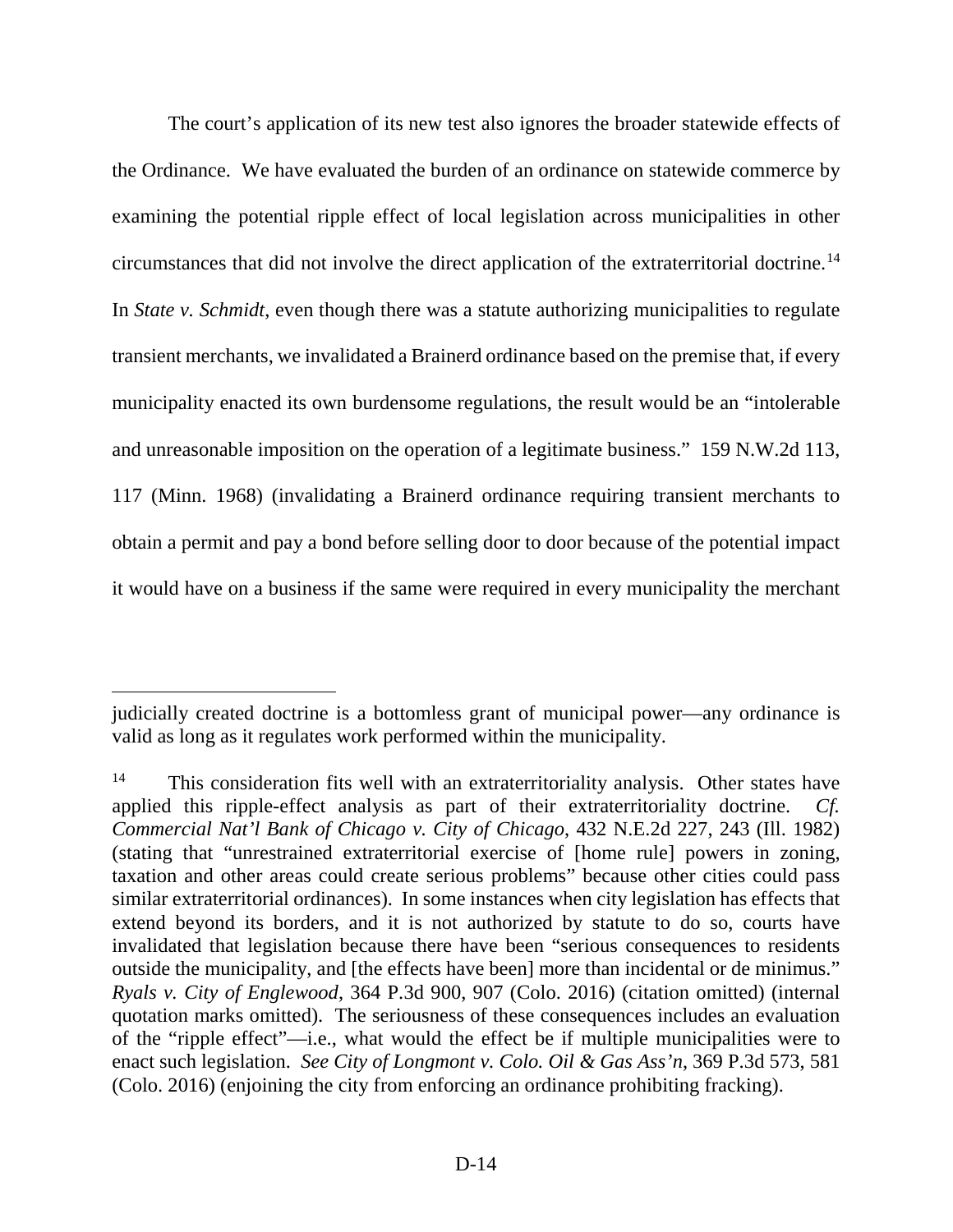visited);[15](#page-38-0) *see also Welsh v. City of Orono*, 355 N.W.2d 117, 121 (Minn. 1984) (stating that while "[r]egulation of cigarette sales in a municipality has little or no effect upon other jurisdictions . . . if all political subdivisions adjoining Lake Minnetonka could regulate dredging of its lakebed, different portions of the lake would be subject to different and varied standards and regulations."). Thus, even under the new primary purpose and effects test, our existing jurisprudence requires us to look at the ripple effect of multiple cities implementing related legislation.

The doctrine of extraterritoriality is neither obscure nor outdated, nor unique to two Minnesota Supreme Court decisions.<sup>[16](#page-38-1)</sup> The doctrine has roots in early American jurisprudence and is just as relevant today to a representative form of government. *See*  Maddox, *supra*, 6–8. It is rooted in the idea of self-governance—that citizens should have the right to elect the officials who pass the laws that govern their conduct.

While it may be "convenient or gratifying to the people within" Minneapolis to "assum[e] . . . power over" the leave-time policies of employers outside its borders, it is

<span id="page-38-0"></span><sup>&</sup>lt;sup>15</sup> We suggested that lesser regulations, such as merely registering with the city, could be permissible. 159 N.W.2d at 117. We also suggested that a statewide requirement for such a license and bond would be permissible. *Id.*

<span id="page-38-1"></span><sup>16</sup> The court cites to *Alexander Co. v. City of Owatonna*, 24 N.W.2d 244, 251 (Minn. 1946), for the proposition that municipalities have wide latitude in the exercise of their police powers, including for public health and safety. I agree. But the reason they have wide latitude is because, as creatures of the State, the State granted municipalities those powers. In *Alexander*, the business property regulated was *within* the city of Owatonna. *Id.* at 247. The leave policies that Minneapolis regulates here, the records subject to the City's inspection authority, and most importantly, the businesses Minneapolis seeks to regulate, are all outside of the city.